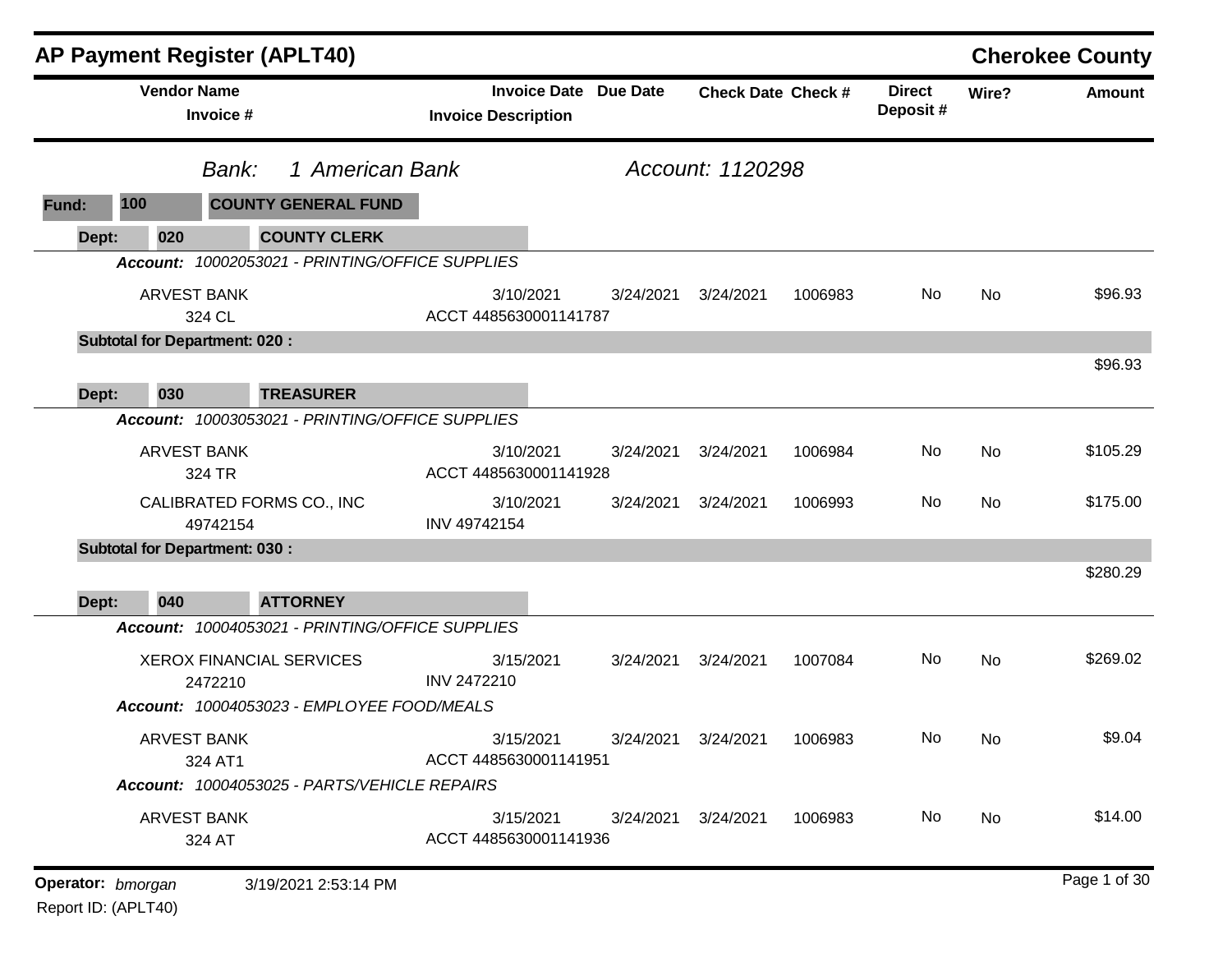| <b>AP Payment Register (APLT40)</b>               |                                                            |           |                           |         |                           |           | <b>Cherokee County</b> |
|---------------------------------------------------|------------------------------------------------------------|-----------|---------------------------|---------|---------------------------|-----------|------------------------|
| <b>Vendor Name</b><br>Invoice #                   | <b>Invoice Date Due Date</b><br><b>Invoice Description</b> |           | <b>Check Date Check #</b> |         | <b>Direct</b><br>Deposit# | Wire?     | <b>Amount</b>          |
| Account: 10004053030 - GASOLINE                   |                                                            |           |                           |         |                           |           |                        |
| <b>ARVEST BANK</b><br>324 AT1                     | 3/15/2021<br>ACCT 4485630001141951                         | 3/24/2021 | 3/24/2021                 | 1006983 | <b>No</b>                 | <b>No</b> | \$112.14               |
| <b>ARVEST BANK</b><br>324 AT                      | 3/15/2021<br>ACCT 4485630001141936                         | 3/24/2021 | 3/24/2021                 | 1006983 | No                        | <b>No</b> | \$73.08                |
| Account: 10004053068 - OTHER COMMODITIES          |                                                            |           |                           |         |                           |           |                        |
| <b>CULLIGAN OF JOPLIN</b><br>185401               | 3/15/2021<br><b>INV 185401</b>                             | 3/24/2021 | 3/24/2021                 | 1007014 | No                        | <b>No</b> | \$13.40                |
| Account: 10004053076 - PROFESSIONAL SERVICES      |                                                            |           |                           |         |                           |           |                        |
| <b>TIANA MCELROY</b><br>1                         | 3/15/2021<br>INV#1                                         | 3/24/2021 | 3/24/2021                 | 1007077 | No.                       | <b>No</b> | \$480.00               |
| Account: 10004053078 - LEGAL PRINTING/ADVERTISING |                                                            |           |                           |         |                           |           |                        |
| <b>ARVEST BANK</b><br>324 AT2                     | 3/15/2021<br>ACCT 4485630001141977                         | 3/24/2021 | 3/24/2021                 | 1006983 | <b>No</b>                 | <b>No</b> | \$51.00                |
| Account: 10004053081 - MISC EXPENSE               |                                                            |           |                           |         |                           |           |                        |
| <b>ARVEST BANK</b><br>324 AT2                     | 3/15/2021<br>ACCT 4485630001141977                         | 3/24/2021 | 3/24/2021                 | 1006983 | No                        | <b>No</b> | \$69.90                |
| Account: 10004053089 - OTHER CONTRACTUAL          |                                                            |           |                           |         |                           |           |                        |
| <b>THOMSON REUTERS - WEST</b><br>843926327        | 3/15/2021<br>INV 843926327                                 | 3/24/2021 | 3/24/2021                 | 1007076 | No                        | <b>No</b> | \$301.74               |
| <b>ARVEST BANK</b><br>324 AT2                     | 3/15/2021<br>ACCT 4485630001141977                         | 3/24/2021 | 3/24/2021                 | 1006983 | No                        | <b>No</b> | \$38.00                |
| <b>Subtotal for Department: 040:</b>              |                                                            |           |                           |         |                           |           |                        |
|                                                   |                                                            |           |                           |         |                           |           | \$1,431.32             |
| <b>SHERIFF &amp; JAIL</b><br>060<br>Dept:         |                                                            |           |                           |         |                           |           |                        |

*Account: 10006053002 - SALARIES*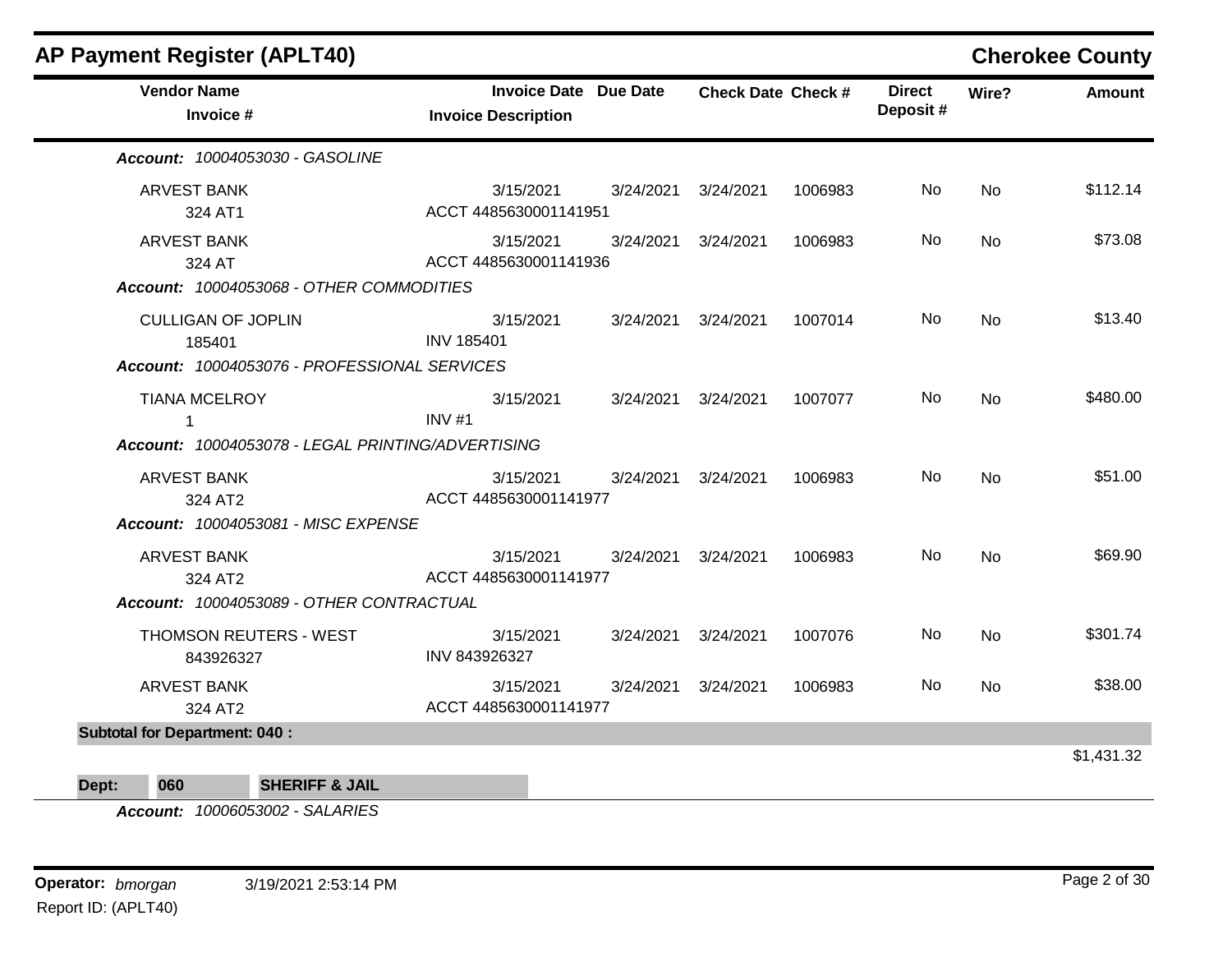| <b>AP Payment Register (APLT40)</b>                                                 |                                                            |           |                           |         |                           |           | <b>Cherokee County</b> |
|-------------------------------------------------------------------------------------|------------------------------------------------------------|-----------|---------------------------|---------|---------------------------|-----------|------------------------|
| <b>Vendor Name</b><br>Invoice #                                                     | <b>Invoice Date Due Date</b><br><b>Invoice Description</b> |           | <b>Check Date Check #</b> |         | <b>Direct</b><br>Deposit# | Wire?     | <b>Amount</b>          |
| <b>DENNIS OPLOTNIK</b><br>324<br>Account: 10006053021 - PRINTING/OFFICE SUPPLIES    | 3/5/2021<br><b>CONTRACT LABOR</b>                          | 3/24/2021 | 3/24/2021                 | 1007015 | No.                       | <b>No</b> | \$198.75               |
| QUILL CORPORATION<br>14934621                                                       | 3/8/2021<br>INV 14934621                                   | 3/24/2021 | 3/24/2021                 | 1007066 | No.                       | <b>No</b> | \$26.99                |
| <b>QUILL CORPORATION</b><br>14928425                                                | 3/8/2021<br>INV 14928425                                   | 3/24/2021 | 3/24/2021                 | 1007066 | No                        | <b>No</b> | \$37.45                |
| <b>CINTAS CORP</b><br>8405018252                                                    | 3/15/2021<br>INV 8405018252                                | 3/24/2021 | 3/24/2021                 | 1007002 | No                        | <b>No</b> | \$887.71               |
| <b>ARVEST BANK</b><br>324 SH2                                                       | 3/15/2021<br>ACCT 4485630001141696                         | 3/24/2021 | 3/24/2021                 | 1006983 | No                        | <b>No</b> | \$8.99                 |
| ETTINGER'S OFFICE SUPPLY<br>5365990                                                 | 3/5/2021<br>INV 5365990                                    | 3/24/2021 | 3/24/2021                 | 1007017 | No                        | <b>No</b> | \$93.35                |
| <b>ARVEST BANK</b><br>324 SH1                                                       | 3/15/2021<br>ACCT 4485630001141688                         | 3/24/2021 | 3/24/2021                 | 1006983 | No                        | <b>No</b> | \$26.35                |
| ETTINGER'S OFFICE SUPPLY<br>5366000<br>Account: 10006053025 - PARTS/VEHICLE REPAIRS | 3/5/2021<br><b>INV 5366000</b>                             | 3/24/2021 | 3/24/2021                 | 1007017 | <b>No</b>                 | <b>No</b> | \$140.67               |
| NATALINIS AUTOMOTIVE<br>763950                                                      | 3/5/2021<br><b>INV 763950</b>                              | 3/24/2021 | 3/24/2021                 | 1007053 | <b>No</b>                 | <b>No</b> | \$99.26                |
| FULL SERVICE AUTOMOTIVE<br>670551                                                   | 3/15/2021<br><b>INV 670551</b>                             | 3/24/2021 | 3/24/2021                 | 1007027 | No                        | <b>No</b> | \$130.00               |
| NATALINIS AUTOMOTIVE<br>764598                                                      | 3/11/2021<br><b>INV 764598</b>                             | 3/24/2021 | 3/24/2021                 | 1007054 | No                        | <b>No</b> | \$32.82                |
| NATALINIS AUTOMOTIVE<br>764068                                                      | 3/8/2021<br><b>INV 764068</b>                              | 3/24/2021 | 3/24/2021                 | 1007053 | No                        | <b>No</b> | \$107.99               |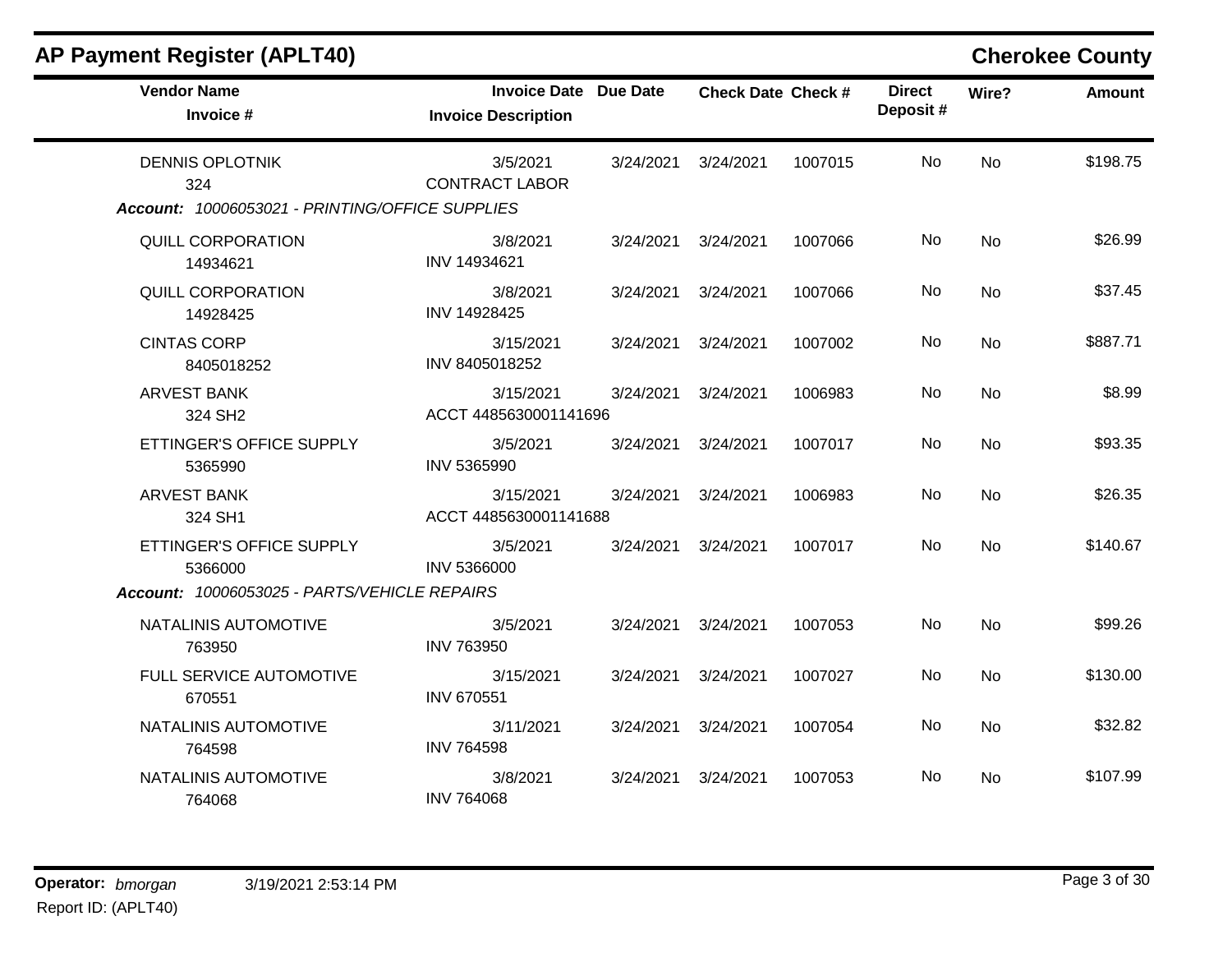| <b>AP Payment Register (APLT40)</b>        |                                                            |           |                           |         |                           |           | <b>Cherokee County</b> |
|--------------------------------------------|------------------------------------------------------------|-----------|---------------------------|---------|---------------------------|-----------|------------------------|
| <b>Vendor Name</b><br>Invoice #            | <b>Invoice Date Due Date</b><br><b>Invoice Description</b> |           | <b>Check Date Check #</b> |         | <b>Direct</b><br>Deposit# | Wire?     | Amount                 |
| NATALINIS AUTOMOTIVE<br>763683             | 3/5/2021<br><b>INV 763683</b>                              | 3/24/2021 | 3/24/2021                 | 1007055 | No                        | <b>No</b> | \$59.92                |
| NATALINIS AUTOMOTIVE<br>764563             | 3/11/2021<br><b>INV 764563</b>                             | 3/24/2021 | 3/24/2021                 | 1007054 | No                        | <b>No</b> | \$65.98                |
| NATALINIS AUTOMOTIVE<br>764123             | 3/8/2021<br><b>INV 764123</b>                              | 3/24/2021 | 3/24/2021                 | 1007053 | No                        | No        | \$134.80               |
| NATALINIS AUTOMOTIVE<br>763941             | 3/5/2021<br><b>INV 763941</b>                              |           | 3/24/2021 3/24/2021       | 1007053 | No.                       | <b>No</b> | \$35.21                |
| NATALINIS AUTOMOTIVE<br>764449             | 3/9/2021<br><b>INV 764449</b>                              | 3/24/2021 | 3/24/2021                 | 1007054 | No.                       | <b>No</b> | \$38.43                |
| FRANK FLETCHER DODGE<br>132756             | 3/5/2021<br><b>INV 132756</b>                              | 3/24/2021 | 3/24/2021                 | 1007025 | No                        | <b>No</b> | \$12.96                |
| NATALINIS AUTOMOTIVE<br>763462             | 3/5/2021<br><b>INV 763462</b>                              |           | 3/24/2021 3/24/2021       | 1007055 | No                        | No        | \$37.98                |
| Account: 10006053030 - GASOLINE            |                                                            |           |                           |         |                           |           |                        |
| <b>ARVEST BANK</b><br>324 SH5              | 3/15/2021<br>ACCT 4485638000228604                         | 3/24/2021 | 3/24/2021                 | 1006983 | No                        | No        | \$66.20                |
| <b>ARVEST BANK</b><br>324 SH <sub>2</sub>  | 3/15/2021<br>ACCT 4485630001141696                         | 3/24/2021 | 3/24/2021                 | 1006983 | No                        | <b>No</b> | \$42.75                |
| <b>ARVEST BANK</b><br>324 SH4              | 3/15/2021<br>ACCT 4485630001141720                         | 3/24/2021 | 3/24/2021                 | 1006983 | No.                       | <b>No</b> | \$38.37                |
| Account: 10006053040 - JANITORIAL SUPPLIES |                                                            |           |                           |         |                           |           |                        |
| <b>ARVEST BANK</b><br>324 SH2              | 3/15/2021<br>ACCT 4485630001141696                         |           | 3/24/2021 3/24/2021       | 1006983 | No                        | <b>No</b> | \$655.24               |
| <b>HENRY KRAFT INC</b><br>318347           | 3/15/2021<br><b>INV 318347</b>                             |           | 3/24/2021 3/24/2021       | 1007030 | No                        | <b>No</b> | \$540.42               |
| Account: 10006053068 - OTHER COMMODITIES   |                                                            |           |                           |         |                           |           |                        |

### **Operator:** bmorgan 3/19/2021 2:53:14 PM Report ID: (APLT40)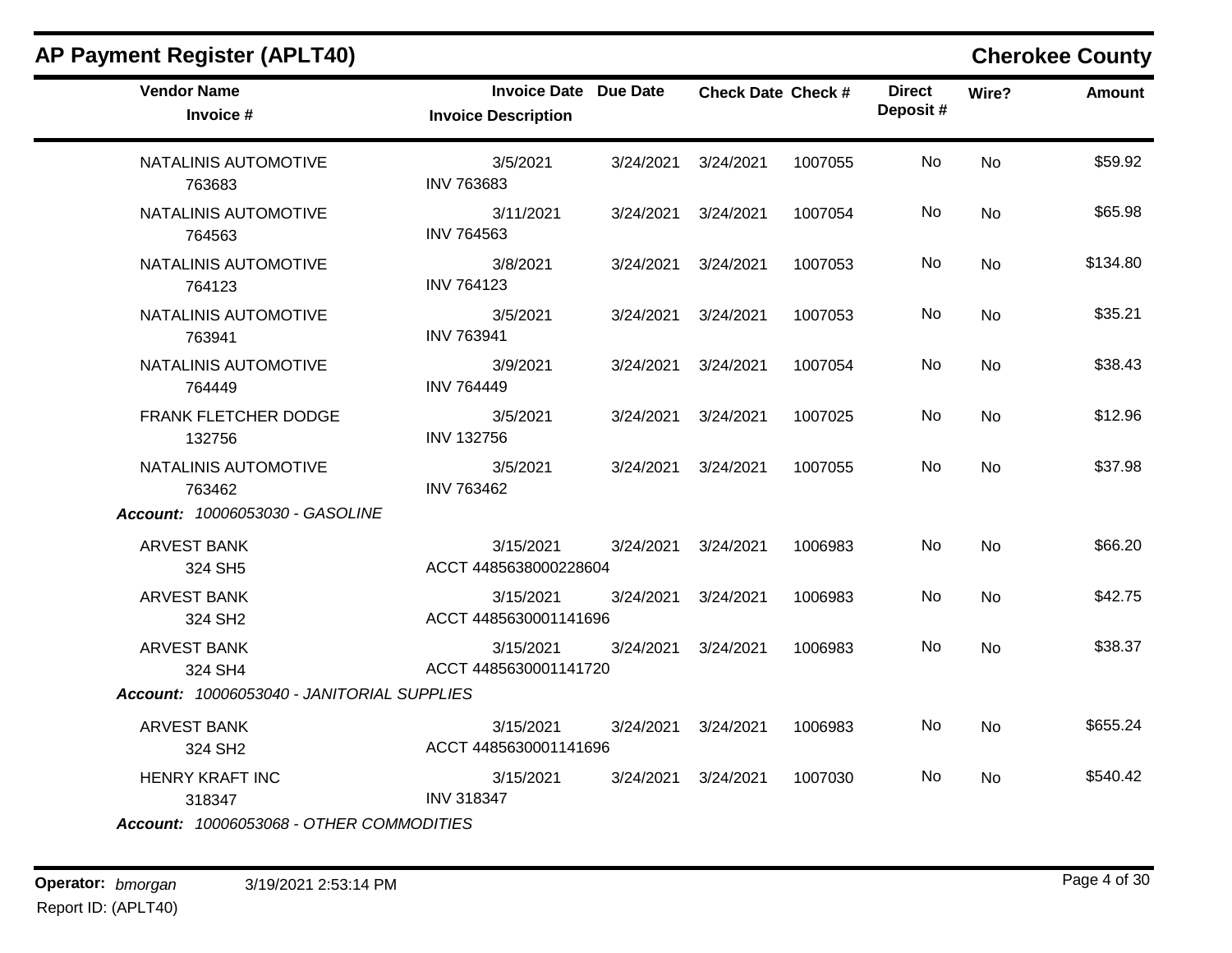| <b>AP Payment Register (APLT40)</b>                |                    |                                                            |           |                           |         |                            |           | <b>Cherokee County</b> |
|----------------------------------------------------|--------------------|------------------------------------------------------------|-----------|---------------------------|---------|----------------------------|-----------|------------------------|
| <b>Vendor Name</b><br>Invoice #                    |                    | <b>Invoice Date Due Date</b><br><b>Invoice Description</b> |           | <b>Check Date Check #</b> |         | <b>Direct</b><br>Deposit # | Wire?     | <b>Amount</b>          |
| FARMERS COOPERATIVE ASSOCIATION<br>296975          | <b>INV 296975</b>  | 3/15/2021                                                  | 3/24/2021 | 3/24/2021                 | 1007020 | No                         | <b>No</b> | \$27.52                |
| <b>ARVEST BANK</b><br>324 SH                       |                    | 3/15/2021<br>ACCT 4485630001141605                         | 3/24/2021 | 3/24/2021                 | 1006983 | No                         | <b>No</b> | \$61.37                |
| Account: 10006053071 - COMMUNICATIONS              |                    |                                                            |           |                           |         |                            |           |                        |
| OPTIV SECURITY INC<br>100167017                    | INV 100167017      | 3/5/2021                                                   |           | 3/24/2021 3/24/2021       | 1007061 | No                         | <b>No</b> | \$274.54               |
| Account: 10006053072 - GAS, ELECTRIC, WATER        |                    |                                                            |           |                           |         |                            |           |                        |
| <b>CITY OF COLUMBUS</b><br>324                     |                    | 3/5/2021<br>ACCT 09-52410-01                               | 3/24/2021 | 3/24/2021                 | 1007005 | No.                        | <b>No</b> | \$120.00               |
| SERVICE RECYCLING, LLC<br>R4159                    | <b>INV R4159</b>   | 3/15/2021                                                  | 3/24/2021 | 3/24/2021                 | 1007070 | No                         | No        | \$45.00                |
| KANSAS GAS SERVICE<br>324 SH                       |                    | 3/8/2021<br>ACCT 510401545 1674911 36                      | 3/24/2021 | 3/24/2021                 | 1007037 | No                         | <b>No</b> | \$974.41               |
| Account: 10006053073 - TRANSPORTATION              |                    |                                                            |           |                           |         |                            |           |                        |
| <b>ARVEST BANK</b><br>324 SH <sub>2</sub>          |                    | 3/15/2021<br>ACCT 4485630001141696                         |           | 3/24/2021 3/24/2021       | 1006983 | No                         | <b>No</b> | \$33.98                |
| <b>ARVEST BANK</b><br>324 SH3                      |                    | 3/15/2021<br>ACCT 4485630001141712                         | 3/24/2021 | 3/24/2021                 | 1006983 | No                         | <b>No</b> | \$389.10               |
| Account: 10006053074 - TELEPHONE BILLS             |                    |                                                            |           |                           |         |                            |           |                        |
| CRAW-KAN TELEPHONE COOPERATIVE INC<br>324          | <b>ACCT 121787</b> | 3/5/2021                                                   |           | 3/24/2021 3/24/2021       | 1007013 | No.                        | <b>No</b> | \$41.25                |
| AT&T<br>324                                        |                    | 3/5/2021<br>ACCT 0305179815001                             | 3/24/2021 | 3/24/2021                 | 1006987 | No.                        | No        | \$48.13                |
| <b>CENTURYLINK</b><br>324 SH                       |                    | 3/8/2021<br>ACCT 314237715                                 |           | 3/24/2021 3/24/2021       | 1006997 | No                         | <b>No</b> | \$92.53                |
| Account: 10006053080 - MAINTENANCE/BLDGS & GROUNDS |                    |                                                            |           |                           |         |                            |           |                        |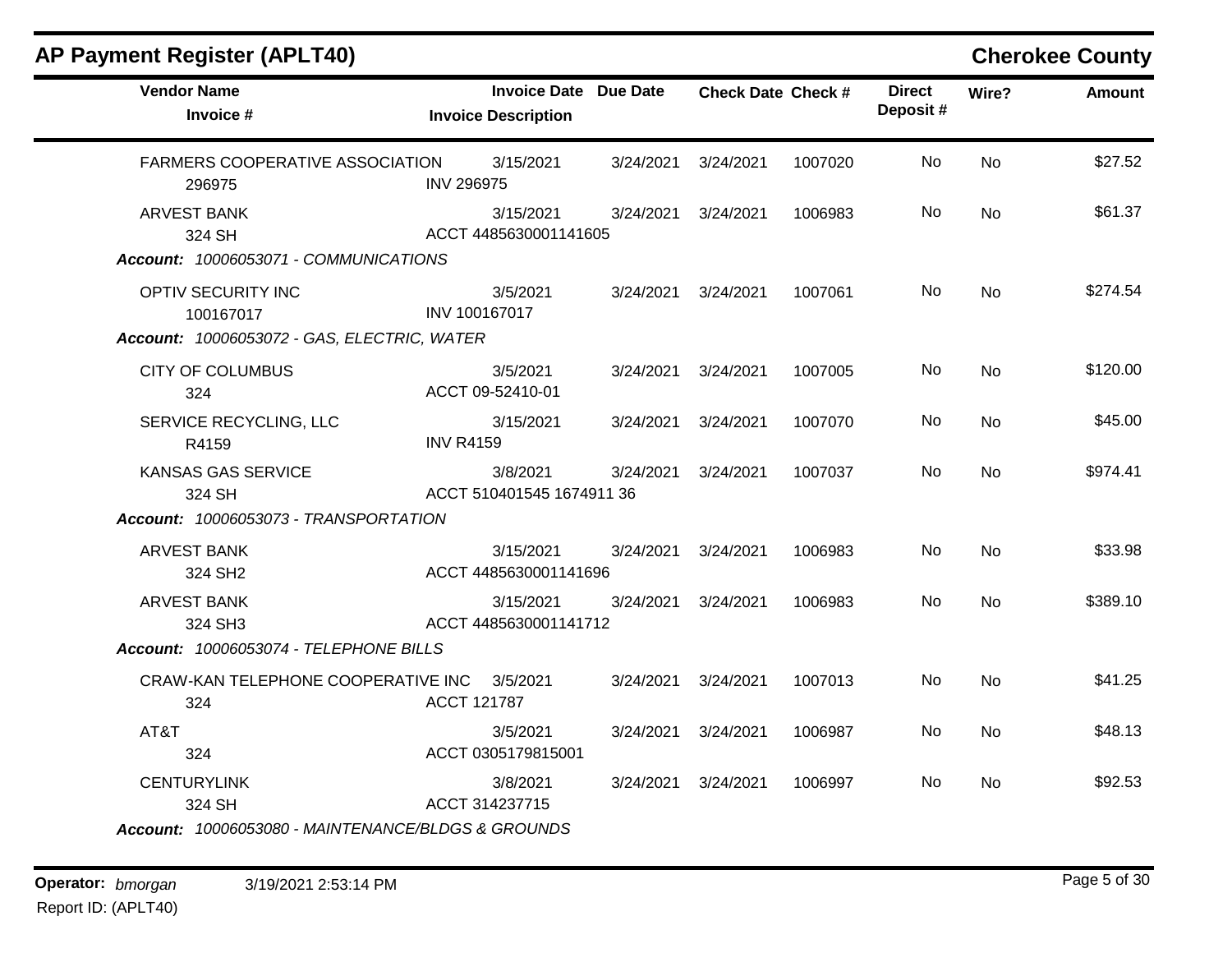| <b>AP Payment Register (APLT40)</b>           |                                                            |           |                           |         |                           |           | <b>Cherokee County</b> |
|-----------------------------------------------|------------------------------------------------------------|-----------|---------------------------|---------|---------------------------|-----------|------------------------|
| <b>Vendor Name</b><br>Invoice #               | <b>Invoice Date Due Date</b><br><b>Invoice Description</b> |           | <b>Check Date Check #</b> |         | <b>Direct</b><br>Deposit# | Wire?     | Amount                 |
| MID AMERICA PEST CONTROL, LLC<br>2585         | 3/15/2021<br><b>INV 2585</b>                               | 3/24/2021 | 3/24/2021                 | 1007049 | No                        | <b>No</b> | \$68.81                |
| Account: 10006053083 - EQUIPMENT LEASE/RENTAL |                                                            |           |                           |         |                           |           |                        |
| <b>TOSHIBA FINANCIAL SERVICES</b><br>28864862 | 3/8/2021<br>INV 28864862                                   | 3/24/2021 | 3/24/2021                 | 1007078 | No                        | No        | \$434.56               |
| POSTMASTER GENERAL<br>324                     | 3/5/2021<br>YEARLY PO BOX RENTAL #479                      | 3/24/2021 | 3/24/2021                 | 1007063 | No                        | No        | \$150.00               |
| Account: 10006053088 - CLASSES/TRAINING FEES  |                                                            |           |                           |         |                           |           |                        |
| <b>ARVEST BANK</b><br>324 SH5                 | 3/15/2021<br>ACCT 4485638000228604                         | 3/24/2021 | 3/24/2021                 | 1006983 | No                        | No        | \$175.48               |
| <b>ARVEST BANK</b><br>324 SH2                 | 3/15/2021<br>ACCT 4485630001141696                         | 3/24/2021 | 3/24/2021                 | 1006983 | No                        | No        | \$37.00                |
| Account: 10006053732 - INMATE FOOD            |                                                            |           |                           |         |                           |           |                        |
| CONSOLIDATED CORRECTIONAL FOOD SE<br>19022421 | 3/5/2021<br>INV 19022421                                   | 3/24/2021 | 3/24/2021                 | 1007010 | No                        | <b>No</b> | \$11,203.61            |
| Account: 10006053737 - INMATE PERSONAL ITEMS  |                                                            |           |                           |         |                           |           |                        |
| <b>TURNKEY CORRECTIONS</b><br>10017266        | 3/5/2021<br>INV 10017266                                   | 3/24/2021 | 3/24/2021                 | 1007081 | No                        | No        | \$15.00                |
| <b>TURNKEY CORRECTIONS</b><br>10016735        | 3/5/2021<br>INV 10016735                                   | 3/24/2021 | 3/24/2021                 | 1007081 | No.                       | <b>No</b> | \$212.21               |
| <b>TURNKEY CORRECTIONS</b><br>10016622        | 3/5/2021<br>INV 10016622                                   | 3/24/2021 | 3/24/2021                 | 1007081 | No                        | <b>No</b> | \$1,434.07             |
| <b>CHARM-TEX INC</b><br>0242878               | 3/5/2021<br><b>INV 0242878</b>                             | 3/24/2021 | 3/24/2021                 | 1006998 | No                        | <b>No</b> | \$1,101.36             |
| Account: 10006053786 - INMATE MEDICAL         |                                                            |           |                           |         |                           |           |                        |
| ADVANCED CORRECTIONAL HEALTHCARE,<br>104602   | 3/5/2021<br><b>INV 104602</b>                              | 3/24/2021 | 3/24/2021                 | 1006981 | No.                       | <b>No</b> | \$3,760.02             |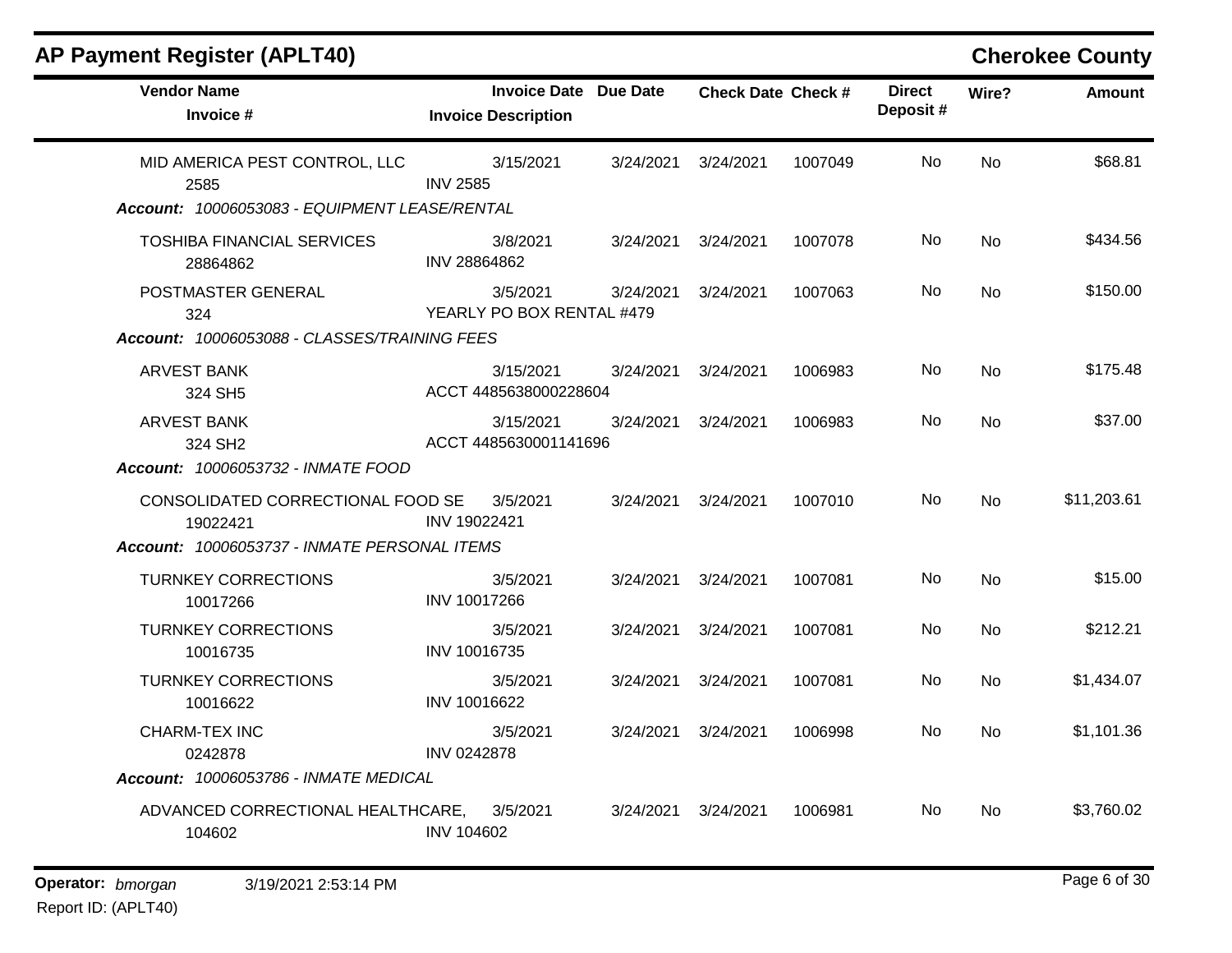|       | <b>AP Payment Register (APLT40)</b>  |                                                 |                                               |          |                              |                           |         |                           |           | <b>Cherokee County</b> |
|-------|--------------------------------------|-------------------------------------------------|-----------------------------------------------|----------|------------------------------|---------------------------|---------|---------------------------|-----------|------------------------|
|       | <b>Vendor Name</b><br>Invoice #      |                                                 | <b>Invoice Description</b>                    |          | <b>Invoice Date Due Date</b> | <b>Check Date Check #</b> |         | <b>Direct</b><br>Deposit# | Wire?     | <b>Amount</b>          |
|       | <b>BTX KS INC</b><br>3228022821      |                                                 | 3/5/2021<br>INV 3228022821                    |          | 3/24/2021                    | 3/24/2021                 | 1006992 | No.                       | <b>No</b> | \$234.00               |
|       | 324                                  | ASCENSION VIA CHRISTI HOSPITAL IN PITT          | 3/5/2021<br>ACCT V00029528916                 |          | 3/24/2021                    | 3/24/2021                 | 1006985 | No                        | No        | \$40.00                |
|       | <b>Subtotal for Department: 060:</b> |                                                 |                                               |          |                              |                           |         |                           |           |                        |
| Dept: | 070                                  | <b>DISTRICT COURT</b>                           |                                               |          |                              |                           |         |                           |           | \$24,492.54            |
|       |                                      | Account: 10007053021 - PRINTING/OFFICE SUPPLIES |                                               |          |                              |                           |         |                           |           |                        |
|       | 5368040                              | ETTINGER'S OFFICE SUPPLY                        | 3/15/2021<br>INV 5368040                      |          | 3/24/2021                    | 3/24/2021                 | 1007017 | No                        | <b>No</b> | \$492.55               |
|       |                                      | Account: 10007053075 - DUES/SUBSCRIPTIONS       |                                               |          |                              |                           |         |                           |           |                        |
|       | <b>KADCCA, 67879</b><br>324          |                                                 | 3/15/2021<br>MEMBERSHIP FEES, CHEROKEE COUNTY |          | 3/24/2021                    | 3/24/2021                 | 1007036 | No.                       | <b>No</b> | \$200.00               |
|       | <b>Subtotal for Department: 070:</b> |                                                 |                                               |          |                              |                           |         |                           |           |                        |
| Dept: | 080                                  | <b>COURTHOUSE</b>                               |                                               |          |                              |                           |         |                           |           | \$692.55               |
|       |                                      | Account: 10008053030 - GASOLINE                 |                                               |          |                              |                           |         |                           |           |                        |
|       | <b>ARVEST BANK</b><br>324            |                                                 | 3/10/2021<br>ACCT 4485630001142488            |          | 3/24/2021                    | 3/24/2021                 | 1006983 | No.                       | <b>No</b> | \$4.00                 |
|       |                                      | Account: 10008053040 - JANITORIAL SUPPLIES      |                                               |          |                              |                           |         |                           |           |                        |
|       | <b>ARVEST BANK</b><br>324            |                                                 | 3/10/2021<br>ACCT 4485630001142488            |          | 3/24/2021                    | 3/24/2021                 | 1006983 | No                        | <b>No</b> | \$52.86                |
|       | <b>CINTAS #459</b><br>4077432788     |                                                 | 3/5/2021<br>INV 4077432788                    |          | 3/24/2021                    | 3/24/2021                 | 1007001 | No.                       | <b>No</b> | \$46.82                |
|       |                                      |                                                 |                                               | 3/9/2021 | 3/24/2021                    | 3/24/2021                 | 1007017 | No                        | No        | \$292.37               |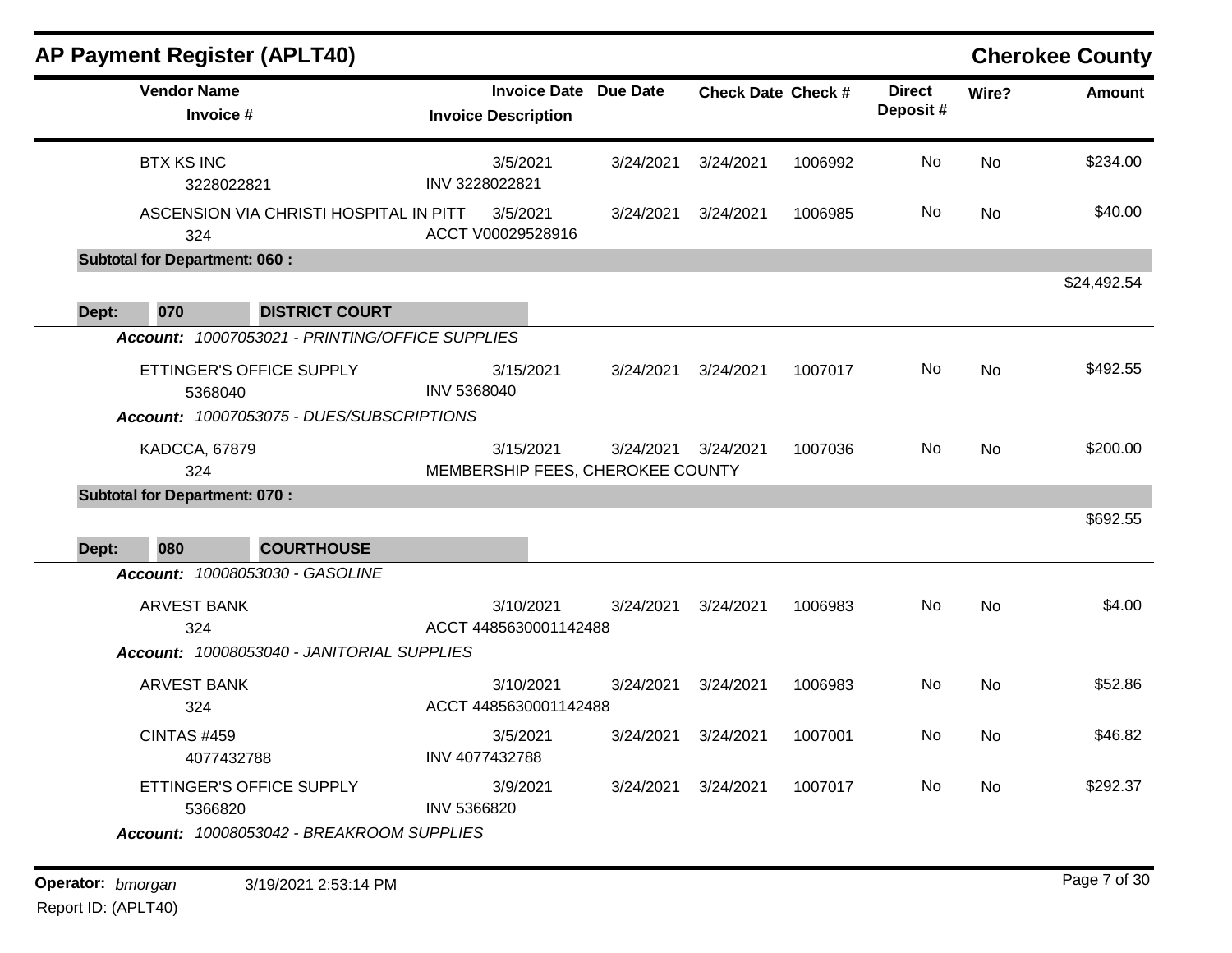| <b>Vendor Name</b><br>Invoice #                                                    | <b>Invoice Date Due Date</b><br><b>Invoice Description</b> | <b>Check Date Check #</b> |         | <b>Direct</b><br>Deposit# | Wire?     | <b>Amount</b> |
|------------------------------------------------------------------------------------|------------------------------------------------------------|---------------------------|---------|---------------------------|-----------|---------------|
| <b>CULLIGAN OF JOPLIN</b><br>906802896                                             | 3/5/2021<br><b>CREDIT ON ACCT</b>                          | 3/24/2021 3/24/2021       | 1007014 | No                        | <b>No</b> | (\$4.92)      |
| <b>CULLIGAN OF JOPLIN</b><br>185427                                                | 3/5/2021<br><b>INV 185427</b>                              | 3/24/2021 3/24/2021       | 1007014 | No                        | <b>No</b> | \$19.60       |
| <b>CULLIGAN OF JOPLIN</b><br>185143                                                | 3/5/2021<br><b>INV 185143</b>                              | 3/24/2021 3/24/2021       | 1007014 | No                        | No        | \$6.50        |
| <b>CULLIGAN OF JOPLIN</b><br>906802896                                             | 3/5/2021<br><b>INV 90680296 &amp; CREDIT</b>               | 3/24/2021 3/24/2021       | 1007014 | No                        | <b>No</b> | \$19.60       |
| Account: 10008053072 - GAS, ELECTRIC, WATER                                        |                                                            |                           |         |                           |           |               |
| KANSAS GAS SERVICE<br>324 CH<br>Account: 10008053080 - MAINTENANCE/BLDGS & GROUNDS | 3/8/2021<br>ACCT 510241094 1188724 27                      | 3/24/2021 3/24/2021       | 1007037 | No.                       | <b>No</b> | \$450.22      |
| <b>KONE INC</b><br>959807794                                                       | 3/5/2021<br>INV 959807794                                  | 3/24/2021 3/24/2021       | 1007040 | No                        | <b>No</b> | \$1,407.60    |
| <b>QUALITY PEST CONTROL INC</b><br>324                                             | 3/5/2021<br><b>MONTHLY SPRAY</b>                           | 3/24/2021 3/24/2021       | 1007065 | No.                       | <b>No</b> | \$50.00       |
| TOUCHTON ELECTRIC INC<br>59022                                                     | 3/15/2021<br><b>INV 59022</b>                              | 3/24/2021 3/24/2021       | 1007079 | <b>No</b>                 | <b>No</b> | \$34.00       |
| Account: 10008053083 - EQUIPMENT LEASE/RENTAL                                      |                                                            |                           |         |                           |           |               |
| <b>JACK MAXTON</b><br>324                                                          | 3/5/2021<br>YEARLY TOWER RENTAL                            | 3/24/2021 3/24/2021       | 1007032 | No                        | <b>No</b> | \$3,000.00    |
| PITNEY BOWES<br>324                                                                | 3/9/2021<br>ACCT 0011679192                                | 3/24/2021 3/24/2021       | 1007062 | No.                       | No        | \$1,573.68    |
| Account: 10008053089 - OTHER CONTRACTUAL                                           |                                                            |                           |         |                           |           |               |
| <b>EVERBRIDGE</b><br>M59560                                                        | 3/15/2021<br><b>INV M59560</b>                             | 3/24/2021 3/24/2021       | 1007018 | No.                       | <b>No</b> | \$3,577.53    |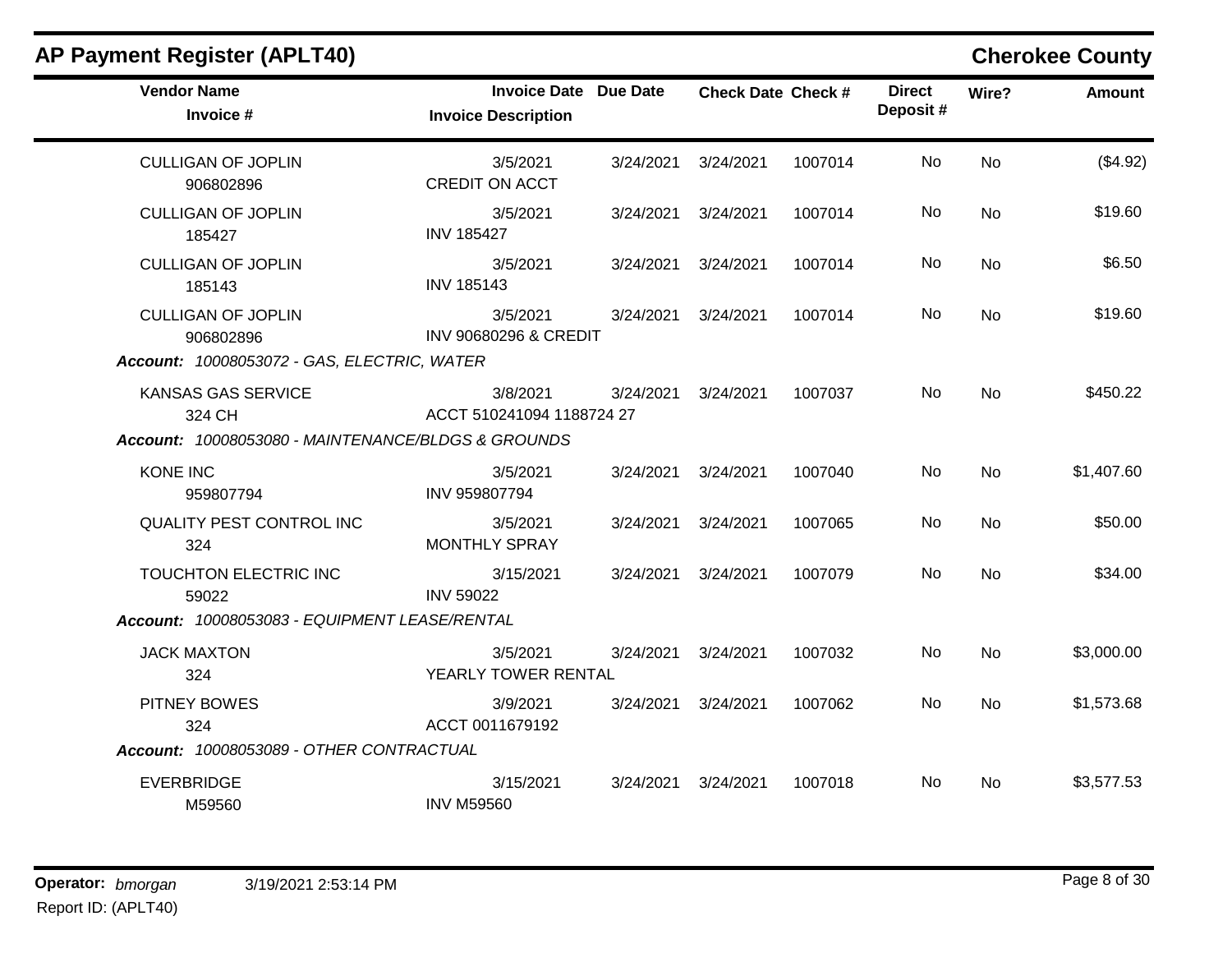|       | <b>Vendor Name</b><br>Invoice #             |                                             |                   | <b>Invoice Date Due Date</b><br><b>Invoice Description</b> |           | <b>Check Date Check #</b> |         | <b>Direct</b><br>Deposit# | Wire?     | <b>Amount</b> |
|-------|---------------------------------------------|---------------------------------------------|-------------------|------------------------------------------------------------|-----------|---------------------------|---------|---------------------------|-----------|---------------|
|       | 324                                         | <b>CRAWFORD COUNTY CLERK</b>                |                   | 3/5/2021<br>DISTRICT CORONER'S SALARY/CHEROKEE CO          | 3/24/2021 | 3/24/2021                 | 1007012 | <b>No</b>                 | <b>No</b> | \$932.50      |
|       | 6877                                        | SEK REGIONAL JUVENILE DETENTION CTR         | <b>INV 6877</b>   | 3/15/2021                                                  | 3/24/2021 | 3/24/2021                 | 1007069 | No                        | No        | \$8,003.00    |
|       | <b>VIA CHRISTI HOSPITAL PITT</b><br>0001739 |                                             | INV 0001739       | 3/16/2021                                                  | 3/24/2021 | 3/24/2021                 | 1007083 | No                        | <b>No</b> | \$350.00      |
|       | <b>FORENSIC MEDICAL</b><br>17160            |                                             |                   | 3/15/2021<br>INV 17160/ AUTOPSY SERVICES                   | 3/24/2021 | 3/24/2021                 | 1007024 | No                        | No        | \$7,400.00    |
|       | <b>Subtotal for Department: 080:</b>        |                                             |                   |                                                            |           |                           |         |                           |           |               |
| Dept: | 090                                         | <b>EMERGENCY PREPAREDNESS</b>               |                   |                                                            |           |                           |         |                           |           | \$27,215.36   |
|       |                                             | <b>Account: 10009053029 - MISC SUPPLIES</b> |                   |                                                            |           |                           |         |                           |           |               |
|       | 294018                                      | FARMERS COOPERATIVE ASSOCIATION             | <b>INV 294018</b> | 3/8/2021                                                   | 3/24/2021 | 3/24/2021                 | 1007020 | No                        | <b>No</b> | \$53.74       |
|       | 294046                                      | <b>FARMERS COOPERATIVE ASSOCIATION</b>      | <b>INV 294046</b> | 3/8/2021                                                   | 3/24/2021 | 3/24/2021                 | 1007020 | No                        | <b>No</b> | \$12.76       |
|       | 294106                                      | <b>FARMERS COOPERATIVE ASSOCIATION</b>      | <b>INV 294106</b> | 3/8/2021                                                   | 3/24/2021 | 3/24/2021                 | 1007020 | No                        | <b>No</b> | \$16.42       |
|       |                                             | Account: 10009053072 - GAS, ELECTRIC, WATER |                   |                                                            |           |                           |         |                           |           |               |
|       | <b>EVERGY</b><br>324                        |                                             |                   | 3/15/2021<br>ACCT 2457329745                               | 3/24/2021 | 3/24/2021                 | 1007019 | No                        | <b>No</b> | \$31.39       |
|       | 324                                         | HEARTLAND ELECTRIC COOPERATIVE INC          | ACCT 50891200     | 3/15/2021                                                  | 3/24/2021 | 3/24/2021                 | 1007029 | <b>No</b>                 | <b>No</b> | \$49.00       |
|       | <b>Subtotal for Department: 090:</b>        |                                             |                   |                                                            |           |                           |         |                           |           |               |
|       |                                             |                                             |                   |                                                            |           |                           |         |                           |           | \$163.31      |

**Dept: 095 HUMAN RESOURCE**

*Account: 10009553021 - PRINTING/OFFICE SUPPLIES*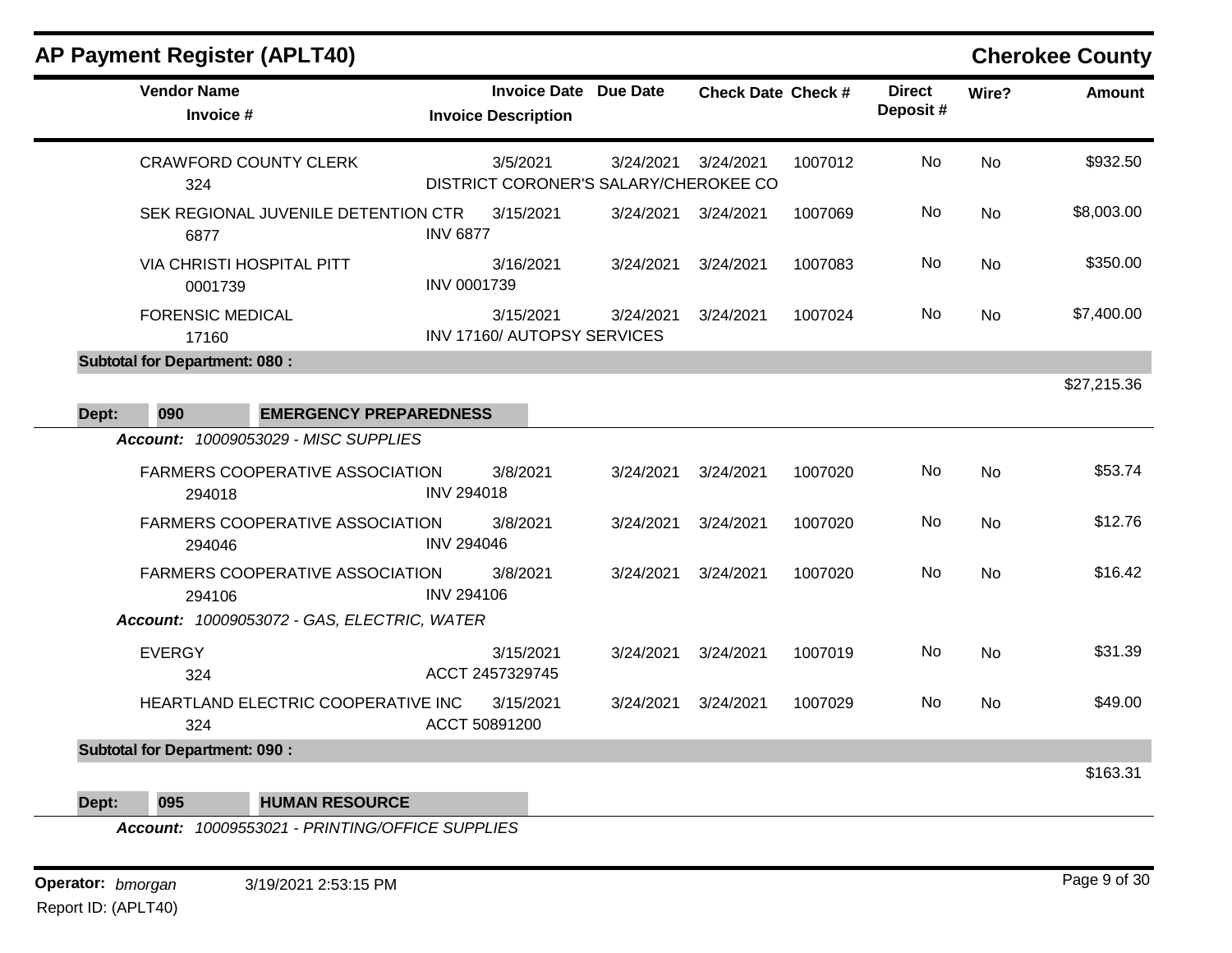|       | AP Payment Register (APLT40)         |                                                 |                                                            |           |                           |         |                           |           | <b>Cherokee County</b> |
|-------|--------------------------------------|-------------------------------------------------|------------------------------------------------------------|-----------|---------------------------|---------|---------------------------|-----------|------------------------|
|       | <b>Vendor Name</b><br>Invoice #      |                                                 | <b>Invoice Date Due Date</b><br><b>Invoice Description</b> |           | <b>Check Date Check #</b> |         | <b>Direct</b><br>Deposit# | Wire?     | <b>Amount</b>          |
|       | 49743515                             | CALIBRATED FORMS CO., INC                       | 3/5/2021<br>INV 49743515                                   | 3/24/2021 | 3/24/2021                 | 1006993 | No                        | <b>No</b> | \$237.00               |
|       | <b>Subtotal for Department: 095:</b> |                                                 |                                                            |           |                           |         |                           |           |                        |
| Dept: | 150                                  | <b>COMPUTER PROGRAMMING</b>                     |                                                            |           |                           |         |                           |           | \$237.00               |
|       |                                      | Account: 10015053089 - OTHER CONTRACTUAL        |                                                            |           |                           |         |                           |           |                        |
|       | NEX-TECH<br>324                      |                                                 | 3/5/2021<br>ACCT 403167                                    | 3/24/2021 | 3/24/2021                 | 1007058 | No                        | <b>No</b> | \$2.50                 |
|       | <b>STRONGHOLD DATA</b><br>35233      |                                                 | 3/16/2021<br><b>INV 35233</b>                              | 3/24/2021 | 3/24/2021                 | 1007073 | No.                       | <b>No</b> | \$3,325.00             |
|       | <b>Subtotal for Department: 150:</b> |                                                 |                                                            |           |                           |         |                           |           | \$3,327.50             |
| Dept: | 190                                  | 911 MAPPING                                     |                                                            |           |                           |         |                           |           |                        |
|       |                                      | Account: 10019053021 - PRINTING/OFFICE SUPPLIES |                                                            |           |                           |         |                           |           |                        |
|       | <b>ARVEST BANK</b><br>324 911        |                                                 | 3/15/2021<br>ACCT 4485630001141886                         | 3/24/2021 | 3/24/2021                 | 1006983 | No                        | <b>No</b> | \$57.94                |
|       | <b>Subtotal for Department: 190:</b> |                                                 |                                                            |           |                           |         |                           |           |                        |
| Dept: | 500                                  | <b>SOLID WASTE RECYCLING</b>                    |                                                            |           |                           |         |                           |           | \$57.94                |
|       |                                      | Account: 10050053502 - SOLID WASTE EXPENSES     |                                                            |           |                           |         |                           |           |                        |
|       | 9459                                 | KANSASLAND TIRE OF PITTSBURG                    | 3/8/2021<br><b>INV 9459</b>                                | 3/24/2021 | 3/24/2021                 | 1007038 | No                        | <b>No</b> | \$142.06               |
|       | 02272021J                            | SOUTHEAST KANSAS RECYCLING, INC                 | 3/10/2021<br>INV 02272021J                                 | 3/24/2021 | 3/24/2021                 | 1007071 | <b>No</b>                 | <b>No</b> | \$1,200.00             |
|       | <b>Subtotal for Department: 500:</b> |                                                 |                                                            |           |                           |         |                           |           |                        |
|       |                                      |                                                 |                                                            |           |                           |         |                           |           | \$1,342.06             |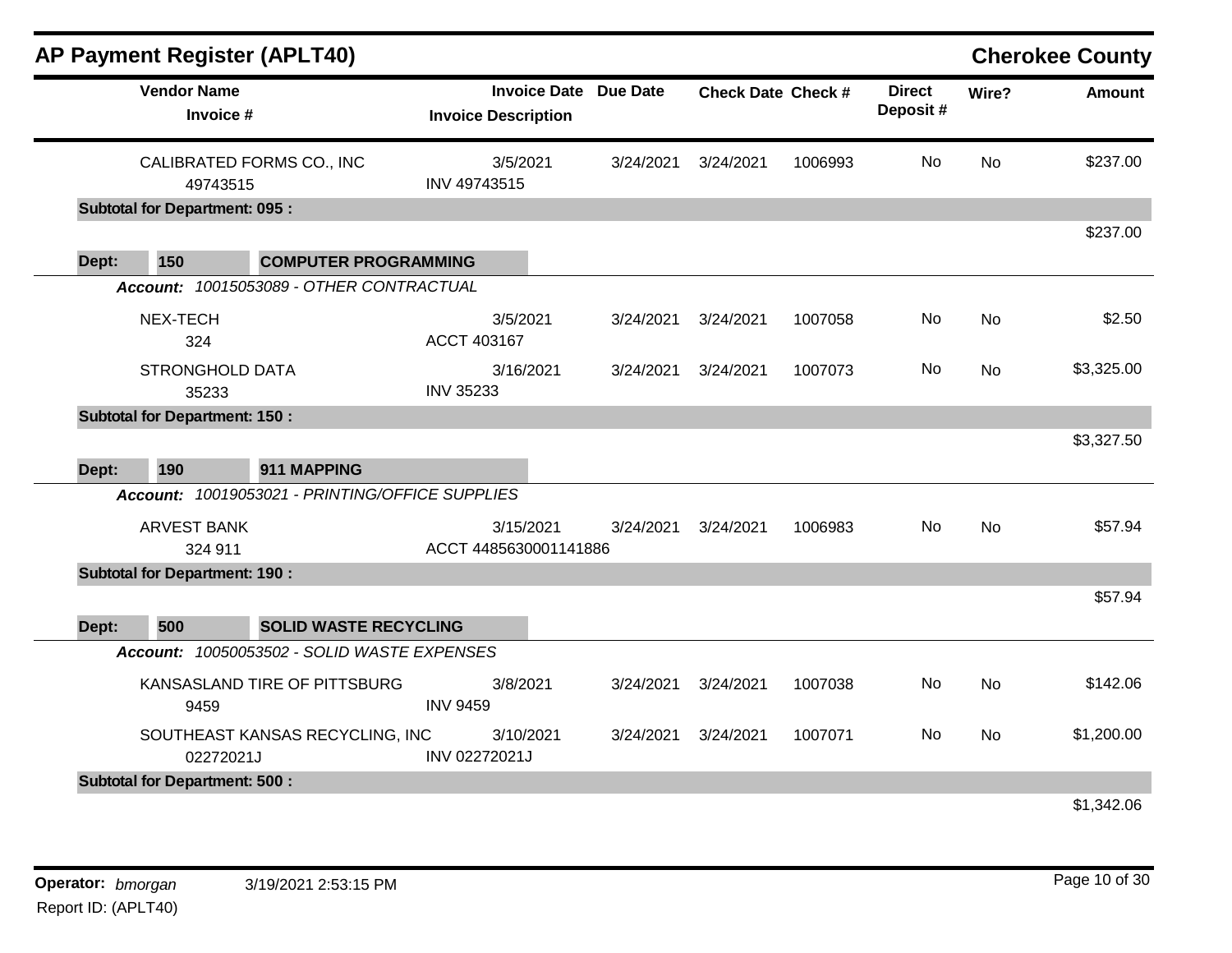|       |                                 | <b>AP Payment Register (APLT40)</b>                                                   |                                       |                              |           |                           |                           |           | <b>Cherokee County</b> |
|-------|---------------------------------|---------------------------------------------------------------------------------------|---------------------------------------|------------------------------|-----------|---------------------------|---------------------------|-----------|------------------------|
|       | <b>Vendor Name</b><br>Invoice # |                                                                                       | <b>Invoice Description</b>            | <b>Invoice Date Due Date</b> |           | <b>Check Date Check #</b> | <b>Direct</b><br>Deposit# | Wire?     | <b>Amount</b>          |
|       | <b>Subtotal for Fund: 100:</b>  |                                                                                       |                                       |                              |           |                           |                           |           |                        |
| Fund: | 106                             | <b>CLERK TECHNOLOGY FUN</b>                                                           |                                       |                              |           |                           |                           |           | \$59,336.80            |
| Dept: | 000                             | <b>NON-DEPARTMENTAL</b>                                                               |                                       |                              |           |                           |                           |           |                        |
|       |                                 | Account: 10600053300 - MISC PAID OUT                                                  |                                       |                              |           |                           |                           |           |                        |
|       |                                 | <b>COMPUTER INFORMATION CONCEPTS</b><br>324 CL                                        | 3/5/2021<br><b>EXHIBIT B8152103</b>   | 3/24/2021                    | 3/24/2021 | 1007009                   | No                        | No        | \$1,950.00             |
|       |                                 | <b>COMPUTER INFORMATION CONCEPTS</b><br>324                                           | 3/5/2021<br><b>EXHIBIT B8152104</b>   | 3/24/2021                    | 3/24/2021 | 1007009                   | <b>No</b>                 | <b>No</b> | \$1,950.00             |
|       |                                 | <b>Subtotal for Department: 000:</b>                                                  |                                       |                              |           |                           |                           |           |                        |
|       |                                 |                                                                                       |                                       |                              |           |                           |                           |           | \$3,900.00             |
|       | <b>Subtotal for Fund: 106:</b>  |                                                                                       |                                       |                              |           |                           |                           |           |                        |
| Fund: | 110                             | <b>ROAD AND BRIDGE</b>                                                                |                                       |                              |           |                           |                           |           | \$3,900.00             |
| Dept: | 000                             | <b>NON-DEPARTMENTAL</b>                                                               |                                       |                              |           |                           |                           |           |                        |
|       |                                 | Account: 11000053021 - PRINTING/OFFICE SUPPLIES                                       |                                       |                              |           |                           |                           |           |                        |
|       |                                 | <b>ARVEST BANK</b><br>4485-6300-0114-1837 HWY 1                                       | 3/11/2021<br>Acct 4485-6300-0114-1837 | 3/24/2021                    | 3/24/2021 | 1006984                   | No                        | <b>No</b> | \$139.59               |
|       |                                 | <b>ARVEST BANK</b><br>4485-6300-0114-1837 HWY 1                                       | 3/11/2021<br>Acct 4485-6300-0114-1837 | 3/24/2021                    | 3/24/2021 | 1006984                   | No                        | <b>No</b> | \$54.50                |
|       |                                 | <b>ARVEST BANK</b><br>4485-6300-0114-1837 HWY 1                                       | 3/11/2021<br>Acct 4485-6300-0114-1837 | 3/24/2021                    | 3/24/2021 | 1006984                   | No                        | <b>No</b> | \$199.21               |
|       |                                 | <b>ARVEST BANK</b><br>4485-6300-0114-1837 HWY 1<br>Account: 11000053031 - DIESEL FUEL | 3/11/2021<br>Acct 4485-6300-0114-1837 | 3/24/2021                    | 3/24/2021 | 1006984                   | No                        | <b>No</b> | \$45.72                |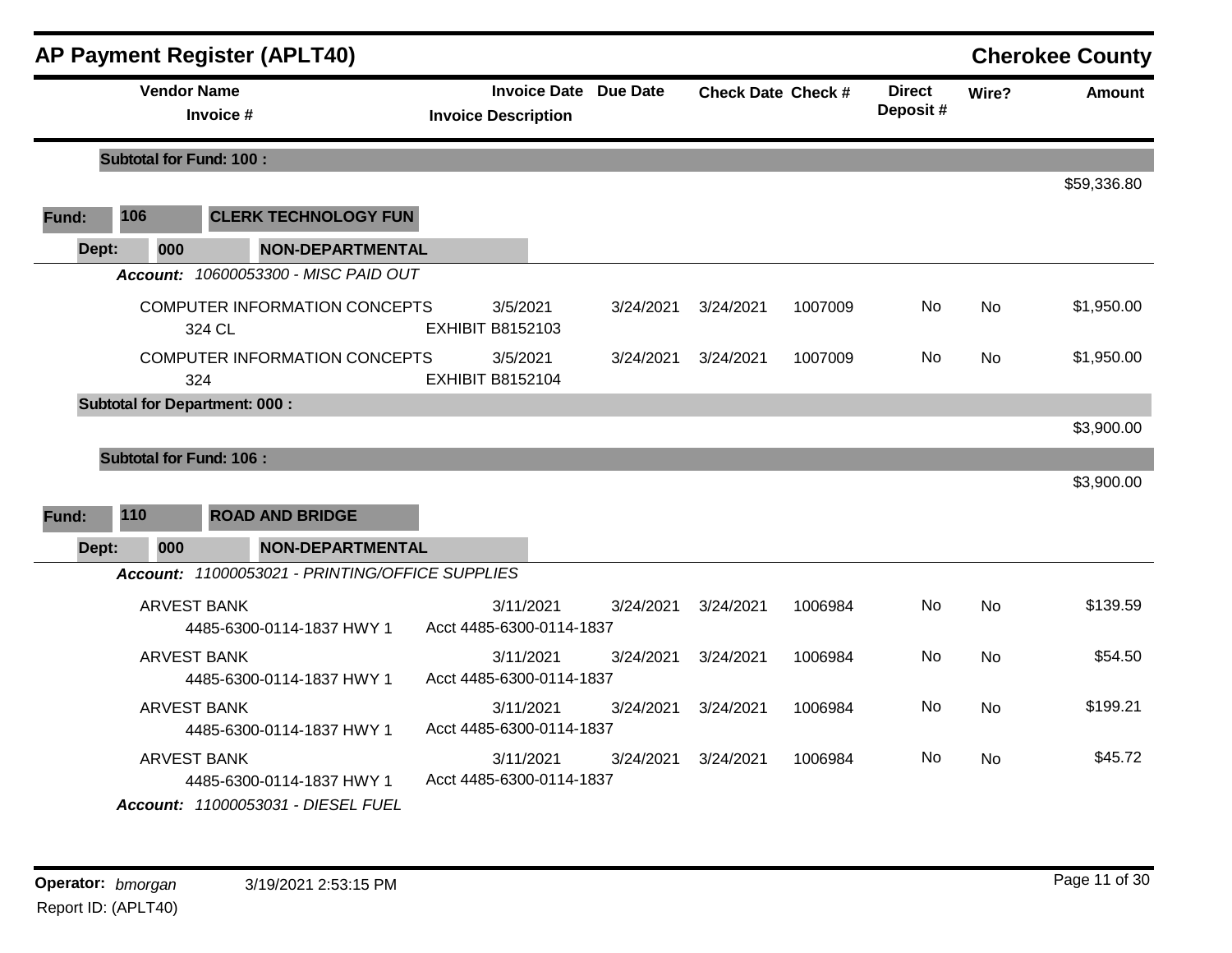| <b>Vendor Name</b><br>Invoice #                                          | <b>Invoice Date Due Date</b><br><b>Invoice Description</b> | <b>Check Date Check #</b> |         | <b>Direct</b><br>Deposit# | Wire?     | <b>Amount</b> |
|--------------------------------------------------------------------------|------------------------------------------------------------|---------------------------|---------|---------------------------|-----------|---------------|
| <b>JASPER MFA OIL</b><br>231220 HWY                                      | 3/3/2021<br>INV #231220                                    | 3/24/2021 3/24/2021       | 1007033 | No                        | <b>No</b> | \$702.43      |
| <b>ARVEST BANK</b><br>4485-6300-0114-1837 HWY 1                          | 3/11/2021<br>Acct 4485-6300-0114-1837                      | 3/24/2021 3/24/2021       | 1006984 | No                        | <b>No</b> | \$541.48      |
| <b>JASPER MFA OIL</b><br>231210 HWY                                      | 3/1/2021<br>INV #231210                                    | 3/24/2021 3/24/2021       | 1007033 | No                        | <b>No</b> | \$305.80      |
| <b>JASPER MFA OIL</b><br>231212 HWY                                      | 3/1/2021<br>INV #231212                                    | 3/24/2021 3/24/2021       | 1007033 | No                        | <b>No</b> | \$621.45      |
| FARMERS COOPERATIVE ASSOCIATION<br>51975 HWY                             | 2/16/2021<br>Acct # 51975 Diesel                           | 3/24/2021 3/24/2021       | 1007020 | No                        | <b>No</b> | \$2,122.77    |
| <b>JASPER MFA OIL</b><br>231211 HWY<br>Account: 11000053032 - OIL/GREASE | 3/1/2021<br>INV #231211                                    | 3/24/2021 3/24/2021       | 1007033 | No                        | <b>No</b> | \$414.95      |
| FROST OIL COMPANY<br>0237506-IN HWY<br>Account: 11000053033 - TIRES      | 3/15/2021<br>INV # 0237506-IN, 0237505-IN                  | 3/24/2021 3/24/2021       | 1007026 | No                        | <b>No</b> | \$2,981.49    |
| <b>BEACON TIRE</b><br>60048057 HWY                                       | 3/9/2021<br>INV #60048057                                  | 3/24/2021 3/24/2021       | 1006990 | No                        | <b>No</b> | \$447.24      |
| <b>BEACON TIRE</b><br>60047968 HWY                                       | 3/8/2021<br>INV #60047968                                  | 3/24/2021 3/24/2021       | 1006990 | No                        | <b>No</b> | \$54.19       |
| <b>BEACON TIRE</b><br>INV #60047917 HWY                                  | 3/5/2021<br>INV #60047917                                  | 3/24/2021 3/24/2021       | 1006990 | No                        | <b>No</b> | \$335.88      |
| <b>BEACON TIRE</b><br>60048308 HWY                                       | 3/9/2021<br>INV #60048308                                  | 3/24/2021 3/24/2021       | 1006990 | No                        | <b>No</b> | (\$99.53)     |
| PURCELL TIRE & RUBBER COMPANY<br>2646703 HWY                             | 3/9/2021<br>INV #2646703                                   | 3/24/2021 3/24/2021       | 1007064 | No                        | <b>No</b> | \$249.00      |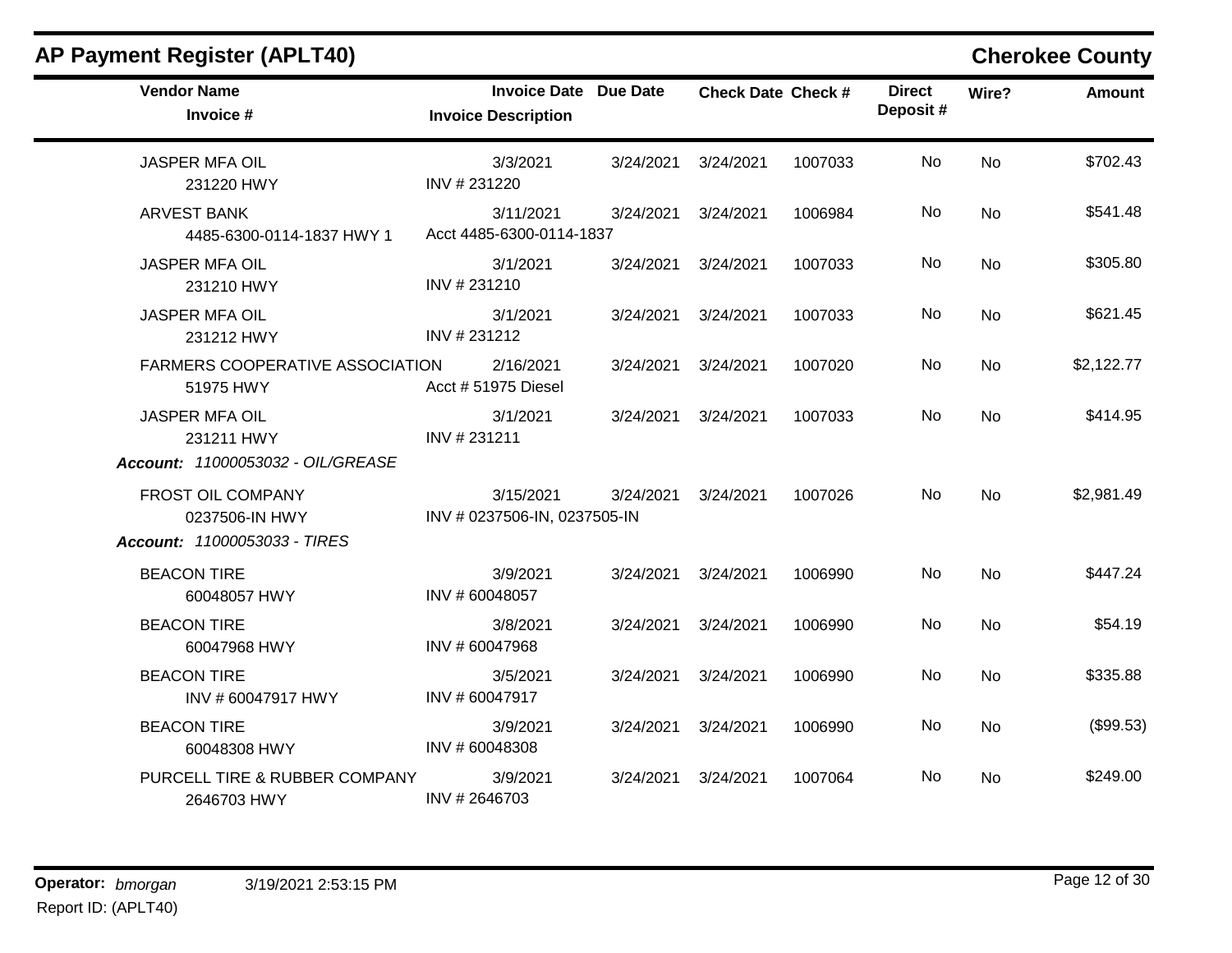| <b>AP Payment Register (APLT40)</b>                                                |                                                            |           |                           |         |                           |           | <b>Cherokee County</b> |
|------------------------------------------------------------------------------------|------------------------------------------------------------|-----------|---------------------------|---------|---------------------------|-----------|------------------------|
| <b>Vendor Name</b><br>Invoice #                                                    | <b>Invoice Date Due Date</b><br><b>Invoice Description</b> |           | <b>Check Date Check #</b> |         | <b>Direct</b><br>Deposit# | Wire?     | <b>Amount</b>          |
| <b>BEACON TIRE</b><br>60047944 HWY                                                 | 3/3/2021<br>INV #60047944                                  | 3/24/2021 | 3/24/2021                 | 1006990 | No                        | <b>No</b> | \$314.40               |
| <b>BEACON TIRE</b><br>60047757 HWY<br>Account: 11000053034 - ASPHALT               | 3/1/2021<br>INV #60047757                                  | 3/24/2021 | 3/24/2021                 | 1006990 | No                        | No        | \$223.92               |
| <b>TEETER'S ASPHALT &amp; MATERIALS</b><br>8832 HWY<br>Account: 11000053035 - ROCK | 3/1/2021<br>INV #8832 COLD PATCH                           | 3/24/2021 | 3/24/2021                 | 1007075 | No.                       | No        | \$403.20               |
| MULBERRY LIMESTONE QUARRY CO<br>25862 HWY<br>Account: 11000053037 - SIGNS/POSTS    | 2/28/2021<br><b>INV #25862 ROCK</b>                        | 3/24/2021 | 3/24/2021                 | 1007051 | No                        | No        | \$12,391.91            |
| NATIONAL SIGN CO INC<br>IN-196032 HWY<br>Account: 11000053042 - BREAKROOM SUPPLIES | 2/26/2021<br>INV # IN-196032 ROLL GOODS FILM               | 3/24/2021 | 3/24/2021                 | 1007056 | No                        | No        | \$742.32               |
| SAFETY FIRST SUPPLY CO LLC<br>21-020250B HWY                                       | 3/10/2021<br>INV #21-020250B                               | 3/24/2021 | 3/24/2021                 | 1007068 | No                        | <b>No</b> | \$38.90                |
| APPLEMARKET<br>37983143 HWY                                                        | 3/12/2021<br>INV #37983143                                 | 3/24/2021 | 3/24/2021                 | 1006982 | No.                       | <b>No</b> | \$11.37                |
| Account: 11000053074 - UTILITIES/TELEPHONE BILLS                                   |                                                            |           |                           |         |                           |           |                        |
| <b>LIBERTY UTILITIES</b><br>049852-69-0 HWY 00                                     | 3/11/2021<br>ACCT # 049852-69-2                            | 3/24/2021 | 3/24/2021                 | 1007041 | No                        | <b>No</b> | \$291.46               |
| <b>KANSAS GAS SERVICE</b><br>510148149119141118 HWY 02                             | 2/22/2021<br>INV #510148149119141118                       | 3/24/2021 | 3/24/2021                 | 1007037 | No                        | No        | \$1,731.40             |
| <b>KANSAS GAS SERVICE</b><br>510738202155527000 HWY 02                             | 2/22/2021<br>ACCT #510738202155527000                      | 3/24/2021 | 3/24/2021                 | 1007037 | No                        | <b>No</b> | \$361.93               |
| <b>LIBERTY UTILITIES</b><br>158630-59-0 HWY 04                                     | 3/11/2021<br>ACCT #158630-59-0                             | 3/24/2021 | 3/24/2021                 | 1007041 | No.                       | No        | \$412.09               |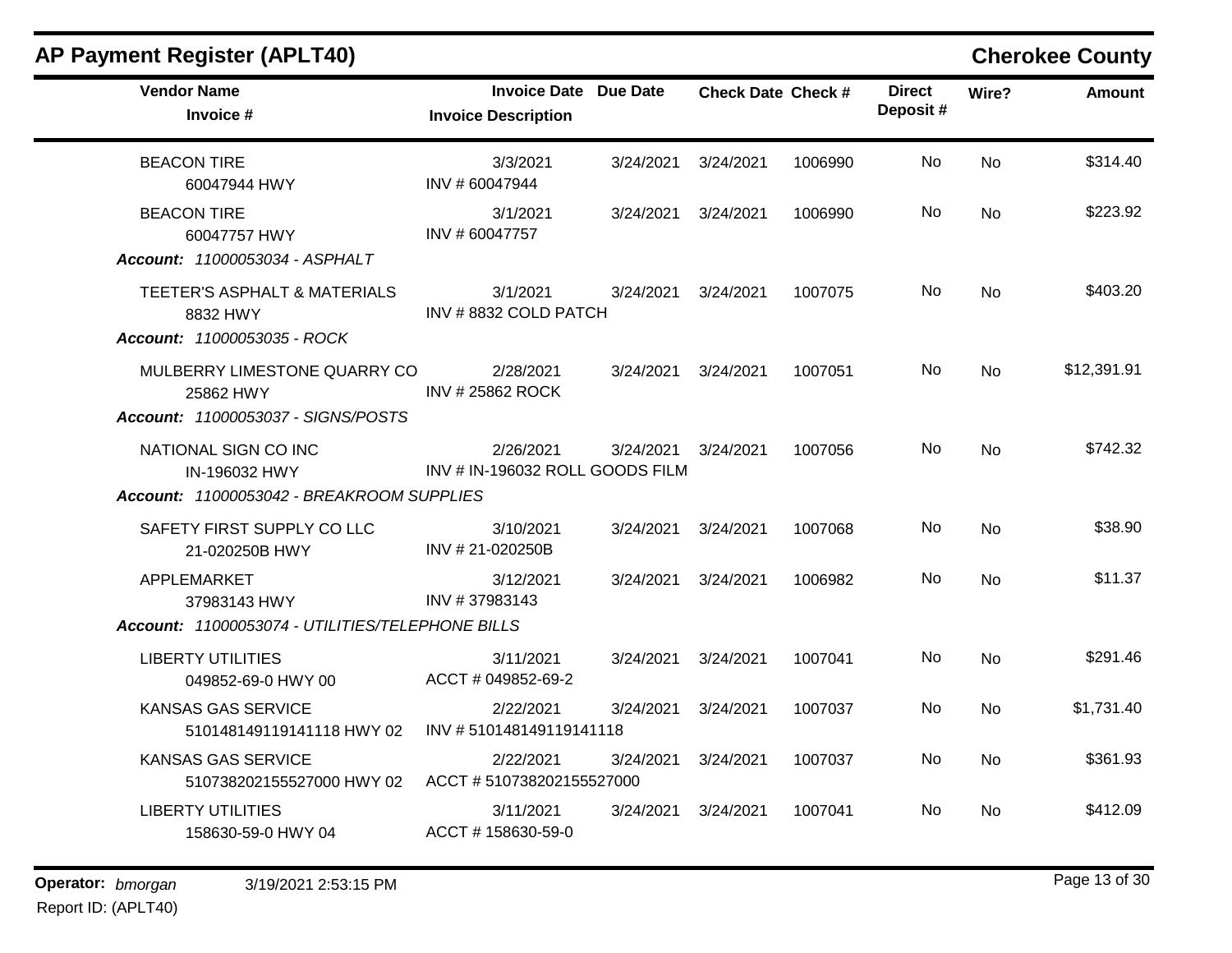| <b>Vendor Name</b><br>Invoice #                                                             | <b>Invoice Date Due Date</b><br><b>Invoice Description</b>                              |           | <b>Check Date Check #</b> |         | <b>Direct</b><br>Deposit# | Wire?     | <b>Amount</b> |
|---------------------------------------------------------------------------------------------|-----------------------------------------------------------------------------------------|-----------|---------------------------|---------|---------------------------|-----------|---------------|
| <b>CITY OF COLUMBUS</b><br>08-88010-00 HWY 04<br>Account: 11000053079 - MACHINERY/EQUIPMENT | 2/26/2021<br>ACCT # 08-88010-00                                                         | 3/24/2021 | 3/24/2021                 | 1007004 | No                        | <b>No</b> | \$120.00      |
| NATALINIS AUTOMOTIVE<br>764901 HWY                                                          | 3/12/2021<br><b>INV #764901 TAPE</b>                                                    | 3/24/2021 | 3/24/2021                 | 1007054 | No                        | <b>No</b> | \$10.66       |
| NATALINIS AUTOMOTIVE<br>765001 HWY                                                          | 3/12/2021<br>INV #765001 WATER PUMP                                                     | 3/24/2021 | 3/24/2021                 | 1007054 | No                        | No        | \$39.99       |
| <b>B-3 CONSTRUCTION INC</b><br>146624 HWY                                                   | 2/26/2021<br>INV #146624,146625,146630,146629,146632,146634,146635,146636,146639,146640 | 3/24/2021 | 3/24/2021                 | 1006989 | <b>No</b>                 | <b>No</b> | \$739.75      |
| JOPLIN FREIGHTLINER SALES INC<br>60949206 HWY                                               | 3/12/2021<br>INV #60949206                                                              | 3/24/2021 | 3/24/2021                 | 1007035 | No                        | <b>No</b> | \$46.26       |
| NATALINIS AUTOMOTIVE<br>764895 HWY                                                          | 3/12/2021<br>INV # 66.67 AIR FILTER                                                     | 3/24/2021 | 3/24/2021                 | 1007054 | No                        | <b>No</b> | \$66.67       |
| NATALINIS AUTOMOTIVE<br>764796 HWY                                                          | 3/11/2021<br>INV #764796 AIR FILTER                                                     | 3/24/2021 | 3/24/2021                 | 1007054 | No.                       | <b>No</b> | \$60.65       |
| NATALINIS AUTOMOTIVE<br>764791 HWY                                                          | 3/11/2021<br>INV #764791 OIL FILTER                                                     | 3/24/2021 | 3/24/2021                 | 1007054 | No                        | <b>No</b> | \$79.58       |
| NATALINIS AUTOMOTIVE<br>764233 HWY                                                          | 6/5/2021<br>INV #764233 RING TERMINAL                                                   | 3/24/2021 | 3/24/2021                 | 1007054 | No                        | <b>No</b> | \$3.99        |
| JOHN FABICK TRACTOR CO<br>PIJO0410828 HWY                                                   | 3/6/2021<br>INV # PIJO0410828                                                           | 3/24/2021 | 3/24/2021                 | 1007034 | No                        | <b>No</b> | \$57.86       |
| <b>FASTENAL COMPANY</b><br>KSPIT82966 HWY                                                   | 2/24/2021<br>INV # KSPIT82966                                                           | 3/24/2021 | 3/24/2021                 | 1007021 | No                        | No        | \$374.34      |
| <b>HERITAGE TRACTOR</b><br>11032487 HWY                                                     | 3/10/2021<br>INV #11032487                                                              | 3/24/2021 | 3/24/2021                 | 1007031 | No                        | <b>No</b> | \$243.20      |
| <b>HERITAGE TRACTOR</b><br>11028914 HWY                                                     | 3/8/2021<br>INV #11028914 CONNECTOR                                                     | 3/24/2021 | 3/24/2021                 | 1007031 | No                        | No.       | \$4.04        |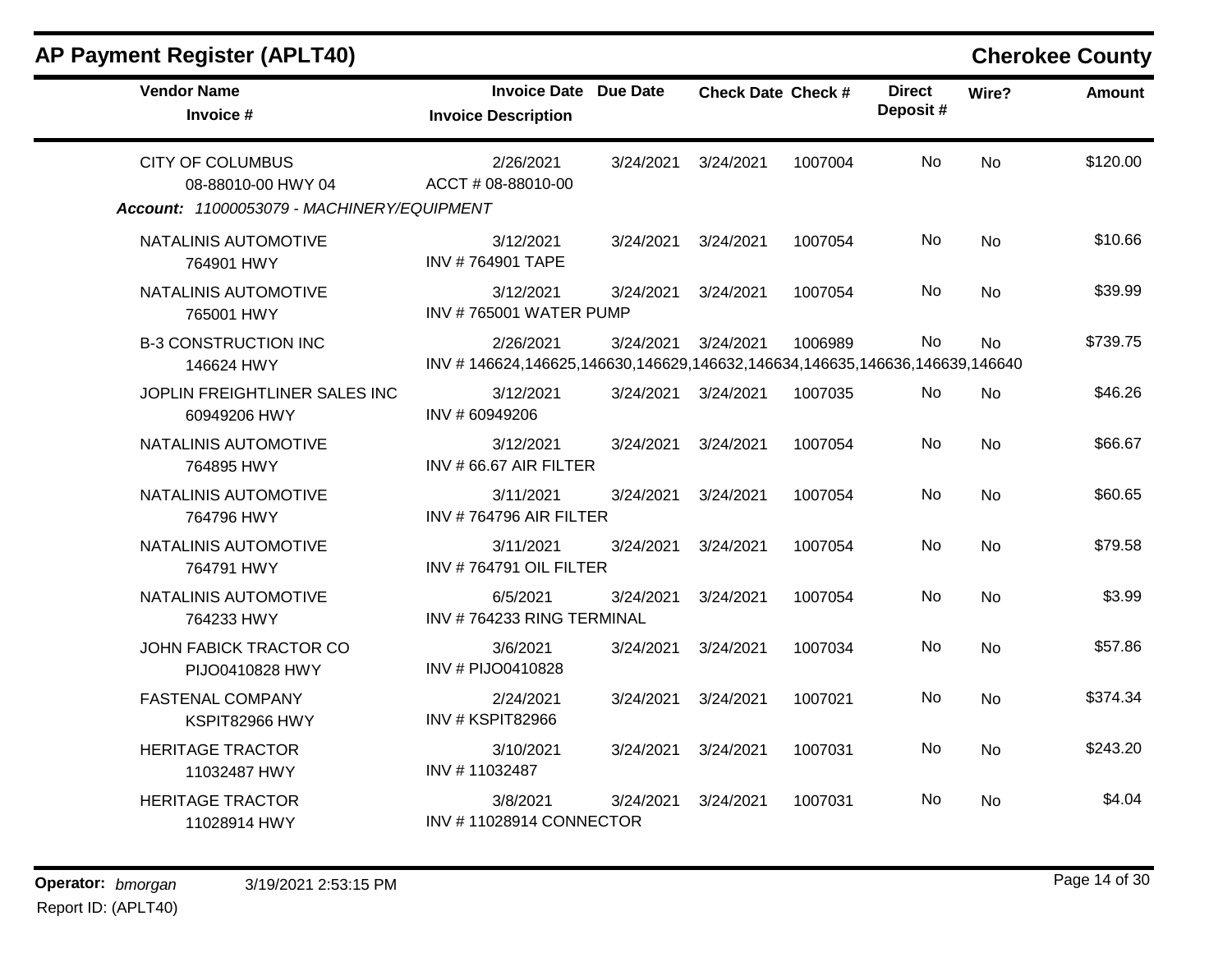| <b>Vendor Name</b><br>Invoice #                      | <b>Invoice Date Due Date</b><br><b>Invoice Description</b> |           | <b>Check Date Check #</b> |         | <b>Direct</b><br>Deposit# | Wire?     | <b>Amount</b> |
|------------------------------------------------------|------------------------------------------------------------|-----------|---------------------------|---------|---------------------------|-----------|---------------|
| NATALINIS AUTOMOTIVE<br>764655 HWY                   | 3/10/2021<br>INV #764655 CONNECTOR                         | 3/24/2021 | 3/24/2021                 | 1007054 | No                        | <b>No</b> | \$142.51      |
| NATALINIS AUTOMOTIVE<br>764525 HWY                   | 3/8/2021<br>INV #764525 CORE DEPOSIT                       | 3/24/2021 | 3/24/2021                 | 1007055 | No                        | <b>No</b> | (\$3.25)      |
| NATALINIS AUTOMOTIVE<br>764504 HWY                   | 3/8/2021<br>INV #764504 OIL FILTER, AIR FILTER             | 3/24/2021 | 3/24/2021                 | 1007054 | No.                       | <b>No</b> | \$54.24       |
| MIKE CARPINO FORD MERCURY INC<br>113872 HWY          | 3/4/2021<br>INV #113872                                    | 3/24/2021 | 3/24/2021                 | 1007050 | No                        | <b>No</b> | \$165.37      |
| <b>FARMERS COOPERATIVE ASSOCIATION</b><br>296432 HWY | 3/3/2021<br>INV #296432 HASP                               | 3/24/2021 | 3/24/2021                 | 1007020 | No.                       | <b>No</b> | \$5.11        |
| <b>FARMERS COOPERATIVE ASSOCIATION</b><br>296538 HWY | 3/4/2021<br>INV #296538 GAS CAN                            | 3/24/2021 | 3/24/2021                 | 1007020 | No                        | <b>No</b> | \$15.25       |
| FARMERS COOPERATIVE ASSOCIATION<br>296541 HWY        | 3/4/2021<br>INV # 296541 SNAP, ROPE                        | 3/24/2021 | 3/24/2021                 | 1007020 | No                        | <b>No</b> | \$15.65       |
| <b>FARMERS COOPERATIVE ASSOCIATION</b><br>296544 HWY | 3/4/2021<br>INV # 296544 REC BLADE                         | 3/24/2021 | 3/24/2021                 | 1007020 | No                        | <b>No</b> | \$10.89       |
| MUNICIPAL INDUSTRIAL SUPPLY<br>3165 HWY              | 3/11/2021<br>INV #3165                                     | 3/24/2021 | 3/24/2021                 | 1007052 | No.                       | <b>No</b> | \$530.30      |
| JOHN FABICK TRACTOR CO<br>PIJO0410624 HWY            | 3/4/2021<br>INV # PIJO0410624                              | 3/24/2021 | 3/24/2021                 | 1007034 | No                        | <b>No</b> | \$408.85      |
| TRUE VALUE COLUMBUS<br>A433354 HWY                   | 3/12/2021<br>INV # A433354                                 | 3/24/2021 | 3/24/2021                 | 1007080 | No                        | <b>No</b> | \$62.98       |
| JOHN FABICK TRACTOR CO<br>PIJO0410625 HWY            | 3/4/2021<br>INV # PIJO0410625                              | 3/24/2021 | 3/24/2021                 | 1007034 | No                        | No        | \$2.31        |
| TRUE VALUE COLUMBUS<br>a433096 HWY                   | 3/9/2021<br>INV # A433096 LOCKSET                          | 3/24/2021 | 3/24/2021                 | 1007080 | No                        | <b>No</b> | \$8.99        |
| TRUE VALUE COLUMBUS<br>A432417 HWY                   | 3/3/2021<br>INV # A432417                                  | 3/24/2021 | 3/24/2021                 | 1007080 | No.                       | <b>No</b> | \$14.39       |

**Operator:** bmorgan 3/19/2021 2:53:15 PM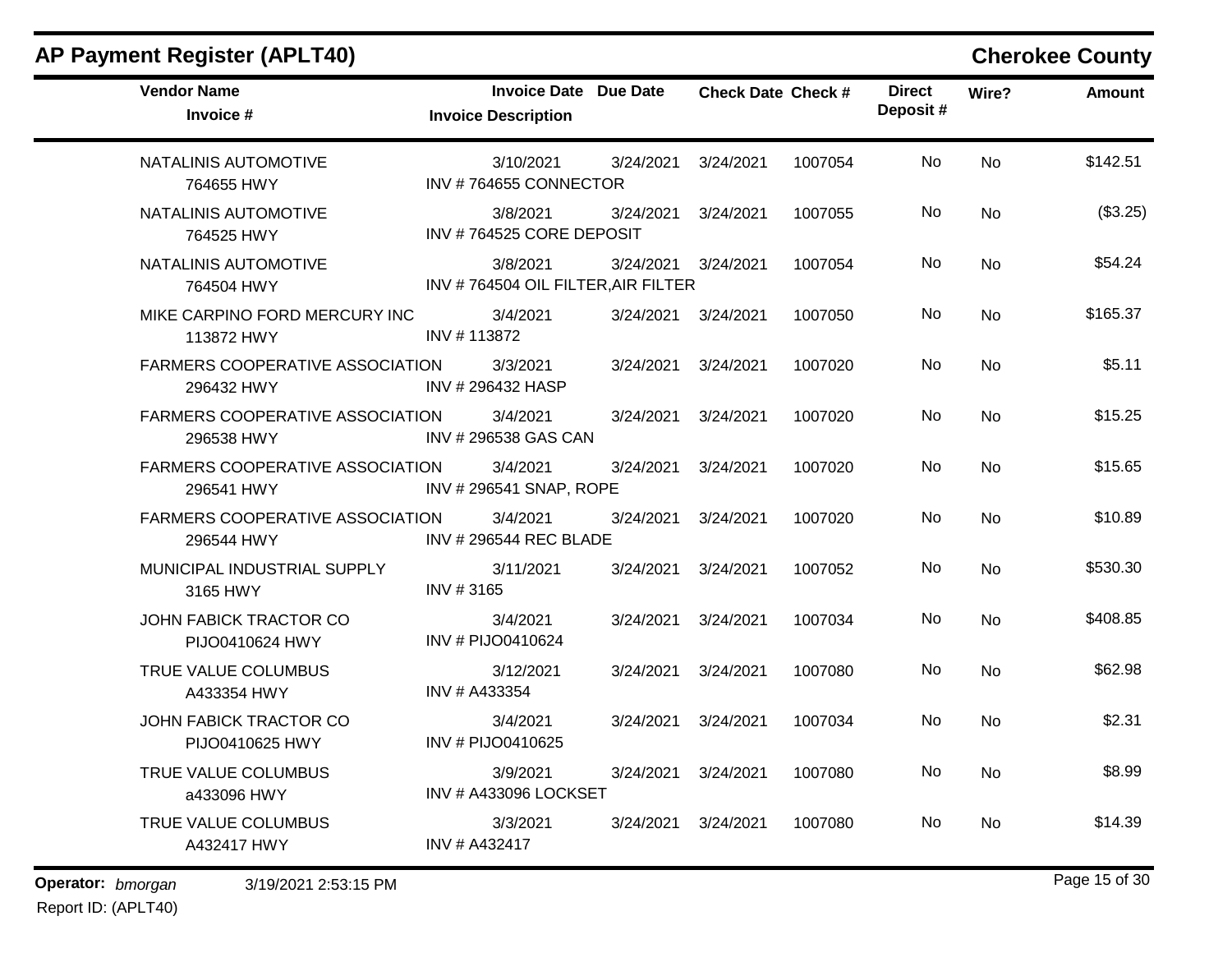| <b>Vendor Name</b><br>Invoice #                      | <b>Invoice Date</b><br><b>Invoice Description</b> | Due Date  | <b>Check Date Check #</b> |         | <b>Direct</b><br>Deposit# | Wire?     | <b>Amount</b> |
|------------------------------------------------------|---------------------------------------------------|-----------|---------------------------|---------|---------------------------|-----------|---------------|
| <b>HERITAGE TRACTOR</b><br>11000402 HWY              | 1/29/2021<br>INV #11000402 LINE                   | 3/24/2021 | 3/24/2021                 | 1007031 | No                        | <b>No</b> | \$60.22       |
| JOHN FABICK TRACTOR CO<br>PIJO0410627 HWY            | 3/4/2021<br>INV # PIJO0410627                     | 3/24/2021 | 3/24/2021                 | 1007034 | No                        | No        | \$7.70        |
| NATALINIS AUTOMOTIVE<br>764231 HWY                   | 3/5/2021<br>INV #764231 CABLE                     | 3/24/2021 | 3/24/2021                 | 1007055 | No                        | No        | (\$63.14)     |
| TRUE VALUE COLUMBUS<br>A432618 HWY                   | 3/5/2021<br>INV # A432618 WIRE                    | 3/24/2021 | 3/24/2021                 | 1007080 | No                        | No        | \$41.38       |
| FARMERS COOPERATIVE ASSOCIATION<br>296363 HWY        | 3/2/2021<br><b>INV #296363 FARM HOSE</b>          | 3/24/2021 | 3/24/2021                 | 1007020 | No                        | No        | \$32.99       |
| <b>CALLS SERVICE</b><br>95829 HWY                    | 2/23/2021<br>INV #95829 TRACTOR REPAIR            | 3/24/2021 | 3/24/2021                 | 1006994 | No                        | No        | \$329.00      |
| <b>FARMERS COOPERATIVE ASSOCIATION</b><br>296090 HWY | 2/26/2021<br>INV # 296090                         | 3/24/2021 | 3/24/2021                 | 1007020 | No                        | No        | \$268.13      |
| <b>MIAMI INDUSTRIAL SUPPLY</b><br>191952 HWY         | 3/2/2021<br>INV #191952                           | 3/24/2021 | 3/24/2021                 | 1007048 | No                        | <b>No</b> | \$182.42      |
| <b>LIBERTY UTILITIES</b><br>906398-41-7 HWY 00       | 3/11/2021<br>ACCT # 906398-41-7                   | 3/24/2021 | 3/24/2021                 | 1007041 | No                        | No        | \$1,597.32    |
| JOHN FABICK TRACTOR CO<br>PIJO0410626 HWY            | 3/4/2021<br>INV # PIJO0410626                     | 3/24/2021 | 3/24/2021                 | 1007034 | No                        | No        | \$205.16      |
| SAFETY FIRST SUPPLY CO LLC<br>21-030431 HWY          | 3/10/2021<br>INV #21-030431                       | 3/24/2021 | 3/24/2021                 | 1007068 | No                        | No        | \$69.85       |
| <b>ARVEST BANK</b><br>4485-6300-0114-1837 HWY 1      | 3/11/2021<br>Acct 4485-6300-0114-1837             | 3/24/2021 | 3/24/2021                 | 1006984 | No                        | <b>No</b> | \$836.36      |
| <b>HERITAGE TRACTOR</b><br>11000523 HWY              | 1/29/2021<br>INV #11000523 BOLT, HEX NUT, WASHER  | 3/24/2021 | 3/24/2021                 | 1007031 | No                        | No        | \$132.56      |
| NATALINIS AUTOMOTIVE<br>763690 HWY                   | 3/1/2021<br>INV #763690 AIR FILTER                | 3/24/2021 | 3/24/2021                 | 1007055 | No.                       | No        | \$66.67       |
| Operator: bmorgan<br>3/19/2021 2:53:15 PM            |                                                   |           |                           |         |                           |           | Page 16 of 30 |

Report ID: (APLT40)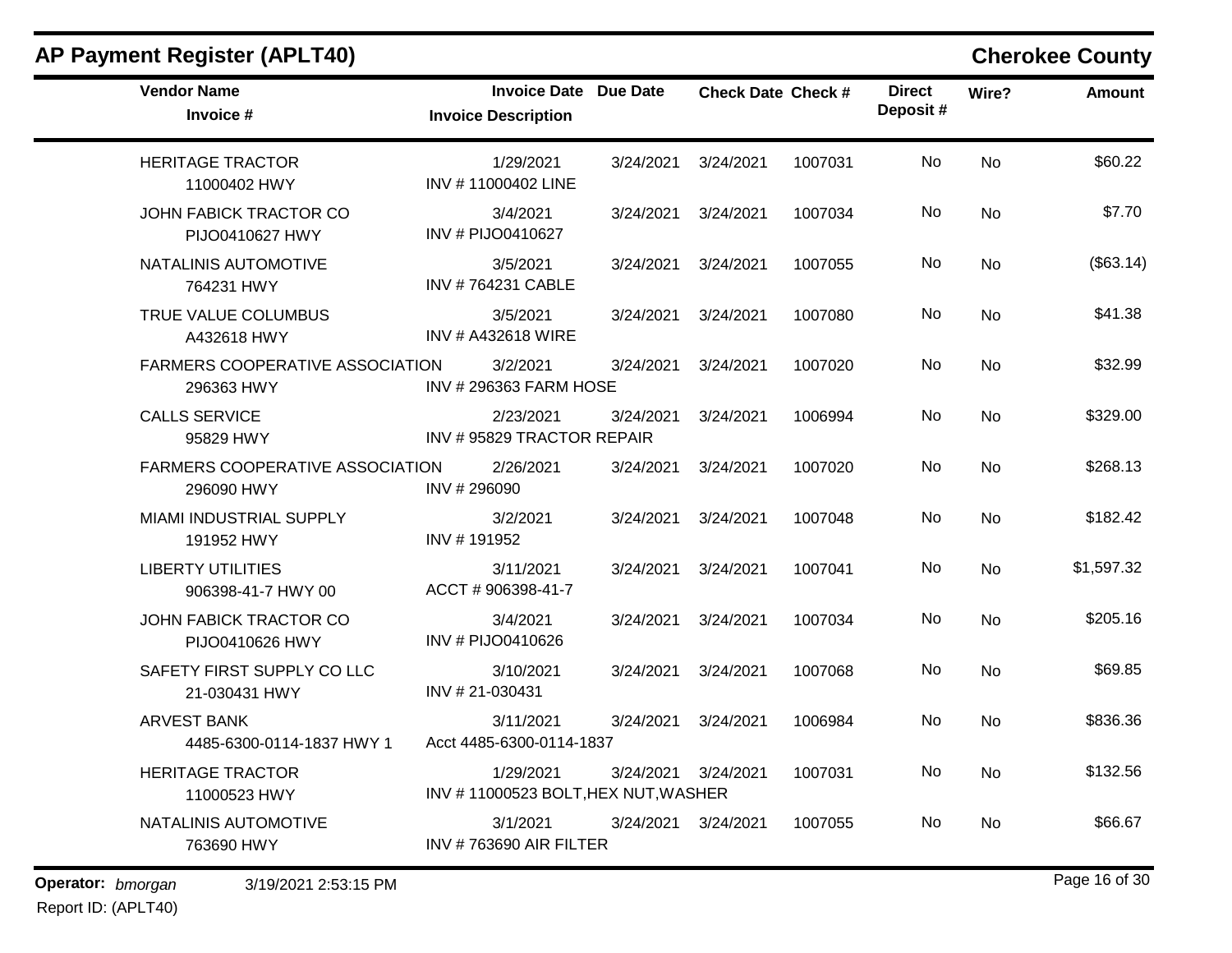|  |  |  | AP Payment Register (APLT40) |
|--|--|--|------------------------------|
|--|--|--|------------------------------|

## **Cherokee County**

| <b>Vendor Name</b><br>Invoice #                            | <b>Invoice Date Due Date</b><br><b>Invoice Description</b> |           | <b>Check Date Check #</b> |         | <b>Direct</b><br>Deposit# | Wire?     | <b>Amount</b> |
|------------------------------------------------------------|------------------------------------------------------------|-----------|---------------------------|---------|---------------------------|-----------|---------------|
| <b>LOCKE SUPPLY</b><br>42679421 HWY                        | 3/5/2021<br>INV #42679421 LED                              | 3/24/2021 | 3/24/2021                 | 1007042 | No                        | <b>No</b> | \$62.15       |
| <b>GENERAL MACHINERY OF PITTSBURG</b><br><b>SO9866 HWY</b> | 3/5/2021<br>INV # SO9866 VIKING TAPE                       | 3/24/2021 | 3/24/2021                 | 1007028 | No.                       | <b>No</b> | \$4.69        |
| <b>ARVEST BANK</b><br>4485-6300-0114-1837 HWY 1            | 3/11/2021<br>Acct 4485-6300-0114-1837                      | 3/24/2021 | 3/24/2021                 | 1006984 | No                        | <b>No</b> | \$11.95       |
| <b>ARVEST BANK</b><br>4485-6300-0114-1837 HWY 1            | 3/11/2021<br>Acct 4485-6300-0114-1837                      | 3/24/2021 | 3/24/2021                 | 1006984 | No                        | <b>No</b> | \$14.00       |
| <b>ARVEST BANK</b><br>4485-6300-0114-1837 HWY 1            | 3/11/2021<br>Acct 4485-6300-0114-1837                      | 3/24/2021 | 3/24/2021                 | 1006984 | No                        | <b>No</b> | \$34.88       |
| <b>ARVEST BANK</b><br>4485-6300-0114-1837 HWY 1            | 3/11/2021<br>Acct 4485-6300-0114-1837                      | 3/24/2021 | 3/24/2021                 | 1006984 | No                        | <b>No</b> | \$40.08       |
| <b>ARVEST BANK</b><br>4485-6300-0114-1837 HWY 1            | 3/11/2021<br>Acct 4485-6300-0114-1837                      | 3/24/2021 | 3/24/2021                 | 1006984 | No                        | <b>No</b> | \$56.35       |
| ARVEST BANK<br>4485-6300-0114-1837 HWY 1                   | 3/11/2021<br>Acct 4485-6300-0114-1837                      | 3/24/2021 | 3/24/2021                 | 1006984 | No                        | <b>No</b> | \$189.13      |
| <b>ARVEST BANK</b><br>4485-6300-0114-1837 HWY 1            | 3/11/2021<br>Acct 4485-6300-0114-1837                      | 3/24/2021 | 3/24/2021                 | 1006984 | No.                       | <b>No</b> | \$200.00      |
| <b>KIRKLAND</b><br>376330 HWY                              | 3/3/2021<br>INV #376330                                    | 3/24/2021 | 3/24/2021                 | 1007039 | No                        | <b>No</b> | \$58.41       |
| <b>ARVEST BANK</b><br>4485-6300-0114-1837 HWY 1            | 3/11/2021<br>Acct 4485-6300-0114-1837                      | 3/24/2021 | 3/24/2021                 | 1006984 | No                        | <b>No</b> | \$500.00      |
| NATALINIS AUTOMOTIVE<br>763711 HWY                         | 3/1/2021<br>INV #763711 CREEPER-PLASTIC BODY               | 3/24/2021 | 3/24/2021                 | 1007055 | No                        | <b>No</b> | \$59.99       |
| NATALINIS AUTOMOTIVE<br>763688 HWY                         | 3/1/2021<br><b>INV #763688 FILTER</b>                      | 3/24/2021 | 3/24/2021                 | 1007055 | No                        | <b>No</b> | \$71.45       |
| NATALINIS AUTOMOTIVE<br>763682 HWY                         | 3/1/2021<br><b>INV #763682 DRAIN PAN</b>                   | 3/24/2021 | 3/24/2021                 | 1007055 | No                        | <b>No</b> | \$114.99      |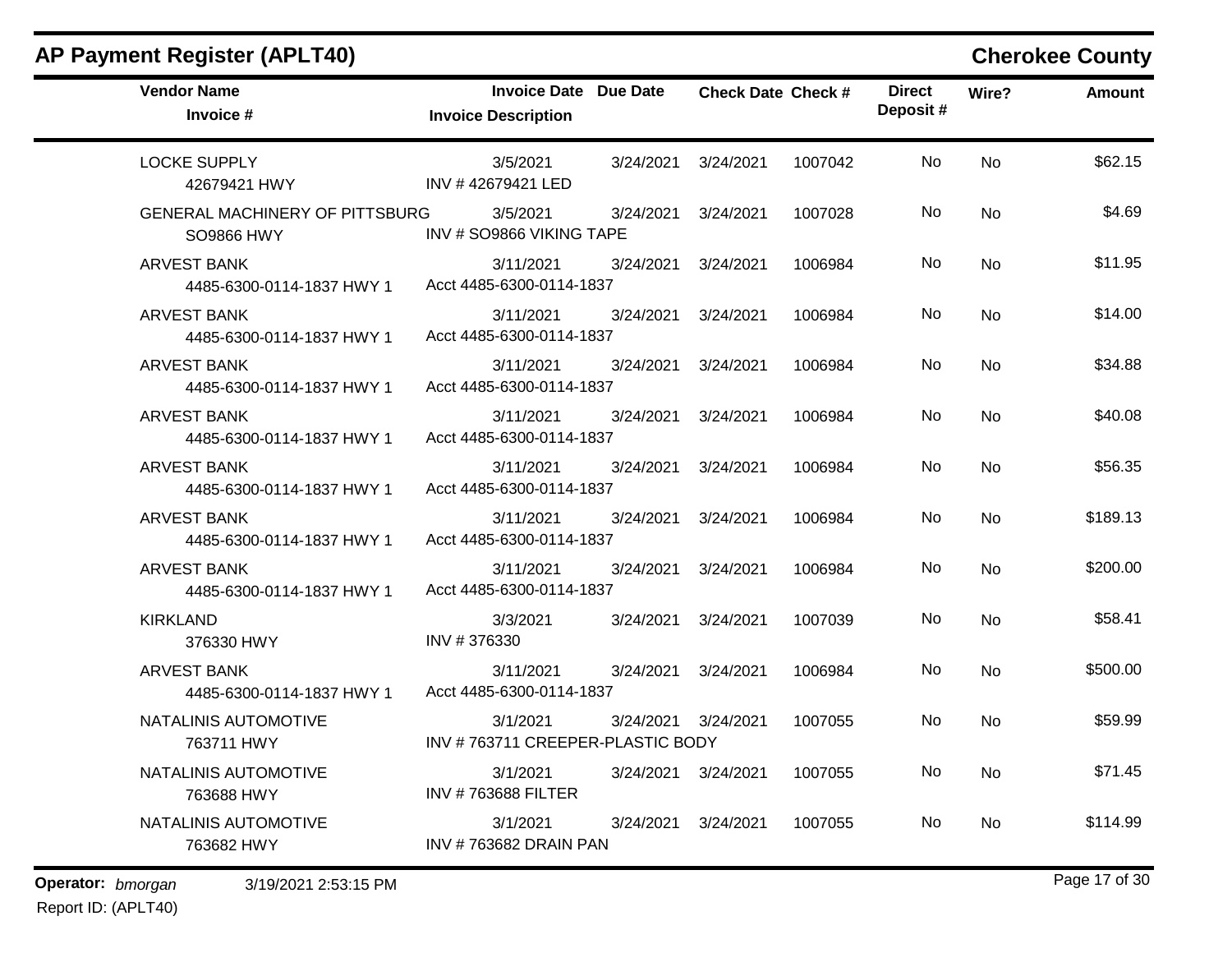| <b>AP Payment Register (APLT40)</b>             |                                                            |           |                           |         |                           |           | <b>Cherokee County</b> |
|-------------------------------------------------|------------------------------------------------------------|-----------|---------------------------|---------|---------------------------|-----------|------------------------|
| <b>Vendor Name</b><br>Invoice #                 | <b>Invoice Date Due Date</b><br><b>Invoice Description</b> |           | <b>Check Date Check #</b> |         | <b>Direct</b><br>Deposit# | Wire?     | <b>Amount</b>          |
| <b>FLEETPRIDE</b><br>69842844 HWY               | 3/5/2021<br>INV #69842844                                  | 3/24/2021 | 3/24/2021                 | 1007023 | No                        | <b>No</b> | \$273.60               |
| <b>FLEETPRIDE</b><br>69514038 HWY               | 3/2/2021<br>INV # 69514038                                 | 3/24/2021 | 3/24/2021                 | 1007023 | No                        | <b>No</b> | \$232.59               |
| NEPTUNE RADIATOR & AUTO REPAIR<br>0031819 HWY   | 3/4/2021<br>INV # 0031819 NEW RADIATOR                     | 3/24/2021 | 3/24/2021                 | 1007057 | No                        | No        | \$325.66               |
| JOPLIN FREIGHTLINER SALES INC<br>61042406 HWY   | 3/16/2021<br>INV # 61042406 FUEL LINE                      | 3/24/2021 | 3/24/2021                 | 1007035 | No                        | No        | \$148.56               |
| JOPLIN FREIGHTLINER SALES INC<br>60890706 HWY   | 3/2/2021<br>INV # 60890706 AIR FILTER, FUEL FILTER         | 3/24/2021 | 3/24/2021                 | 1007035 | No                        | No        | \$358.06               |
| JOPLIN FREIGHTLINER SALES INC<br>60927306 HWY   | 3/5/2021<br>INV # 60927306 FUEL LINE                       | 3/24/2021 | 3/24/2021                 | 1007035 | No                        | <b>No</b> | \$514.84               |
| JOPLIN FREIGHTLINER SALES INC<br>60945406 HWY   | 3/2/2021<br>INV #60945406                                  | 3/24/2021 | 3/24/2021                 | 1007035 | No                        | No        | \$358.06               |
| JOPLIN FREIGHTLINER SALES INC<br>60945506 HWY   | 3/2/2021<br>INV #60945506                                  | 3/24/2021 | 3/24/2021                 | 1007035 | No                        | <b>No</b> | (\$358.06)             |
| JOPLIN FREIGHTLINER SALES INC<br>60948406 HWY   | 3/3/2021<br>INV #60948406                                  | 3/24/2021 | 3/24/2021                 | 1007035 | No                        | No        | \$78.99                |
| <b>ARVEST BANK</b><br>4485-6300-0114-1837 HWY 1 | 3/11/2021<br>Acct 4485-6300-0114-1837                      | 3/24/2021 | 3/24/2021                 | 1006984 | No                        | No        | \$361.90               |
| NATALINIS AUTOMOTIVE<br>763972 HWY              | 3/3/2021<br><b>INV #763972 CABLE TIE</b>                   | 3/24/2021 | 3/24/2021                 | 1007053 | No                        | No        | \$7.99                 |
| NATALINIS AUTOMOTIVE<br>764138 HWY              | 3/4/2021<br>INV #764138 CABLE, CONNECTOR, RING TERMINAL    | 3/24/2021 | 3/24/2021                 | 1007053 | No                        | <b>No</b> | \$111.48               |
| NATALINIS AUTOMOTIVE<br>764102 HWY              | 3/4/2021<br><b>INV #764102 FITTING</b>                     | 3/24/2021 | 3/24/2021                 | 1007053 | No                        | No        | \$25.96                |
| NATALINIS AUTOMOTIVE<br>764046 HWY              | 3/4/2021<br>INV #764046 SAW                                | 3/24/2021 | 3/24/2021                 | 1007053 | No                        | No        | \$567.00               |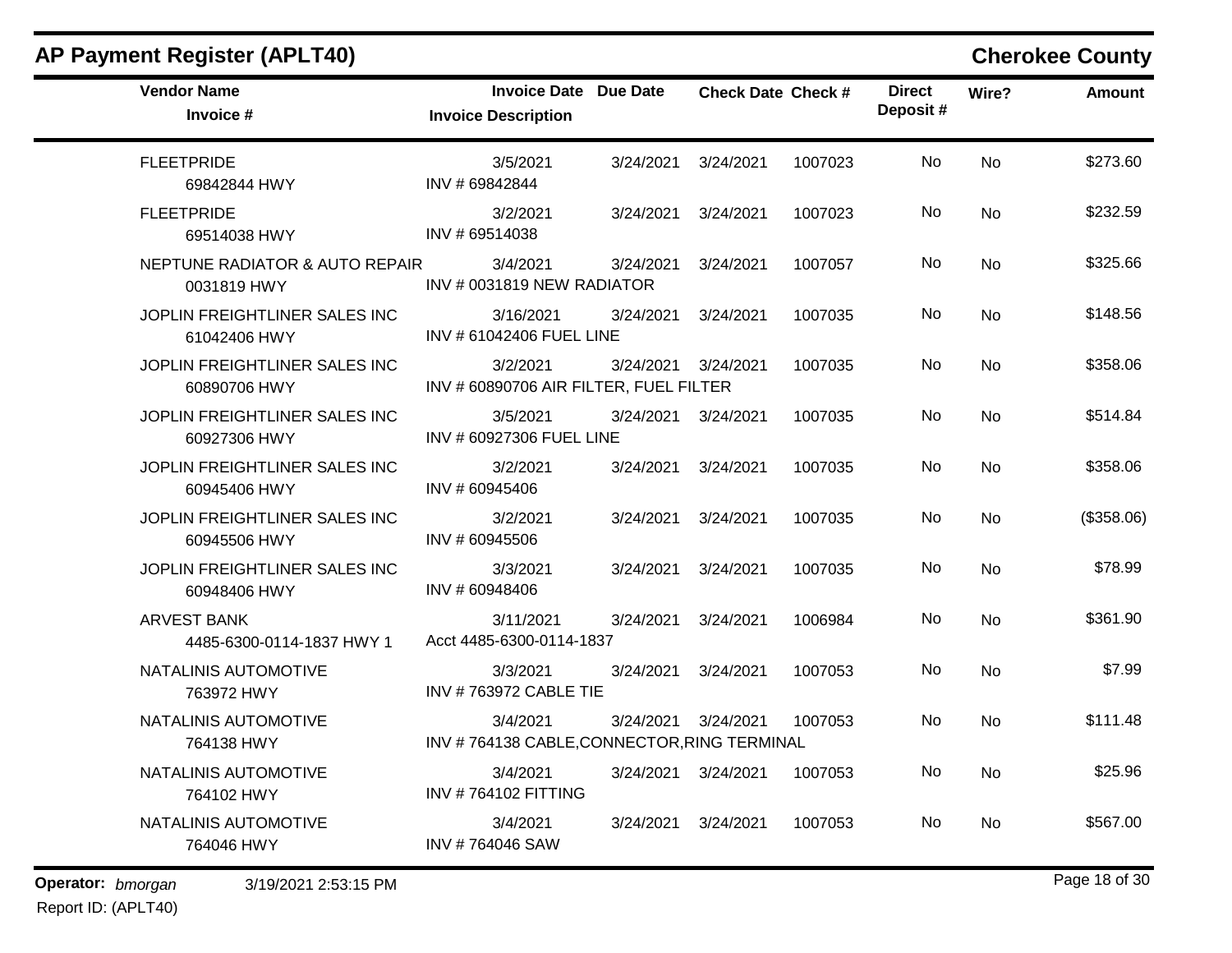| <b>AP Payment Register (APLT40)</b>       |                                                                |           |                           |         |                           |           | <b>Cherokee County</b> |
|-------------------------------------------|----------------------------------------------------------------|-----------|---------------------------|---------|---------------------------|-----------|------------------------|
| <b>Vendor Name</b><br>Invoice #           | <b>Invoice Date</b><br><b>Invoice Description</b>              | Due Date  | <b>Check Date Check #</b> |         | <b>Direct</b><br>Deposit# | Wire?     | <b>Amount</b>          |
| <b>HERITAGE TRACTOR</b><br>11028912 HWY   | 3/8/2021<br>INV #11028912                                      | 3/24/2021 | 3/24/2021                 | 1007031 | No                        | No        | \$48.00                |
| <b>HERITAGE TRACTOR</b><br>11026685 HWY   | 3/5/2021<br>INV #11026685                                      | 3/24/2021 | 3/24/2021                 | 1007031 | No                        | No        | \$332.84               |
| <b>FASTENAL COMPANY</b><br>KSPIT82970 HWY | 2/25/2021<br>INV # KSPIT82970                                  | 3/24/2021 | 3/24/2021                 | 1007021 | No                        | No        | \$79.90                |
| <b>HERITAGE TRACTOR</b><br>11000521 HWY   | 1/29/2021<br>INV #11000521 AIR FILTER                          | 3/24/2021 | 3/24/2021                 | 1007031 | No                        | No        | \$373.34               |
| <b>HERITAGE TRACTOR</b><br>10987707 HWY   | 1/12/2021<br>INV #10987707 FILTER                              | 3/24/2021 | 3/24/2021                 | 1007031 | No                        | <b>No</b> | \$71.49                |
| NATALINIS AUTOMOTIVE<br>763993 HWY        | 3/3/2021<br>INV #763993 EXACTFITBLADE                          | 3/24/2021 | 3/24/2021                 | 1007053 | No                        | No        | \$17.98                |
| NATALINIS AUTOMOTIVE<br>763986 HWY        | 3/3/2021<br>INV #763986 LAMP                                   | 3/24/2021 | 3/24/2021                 | 1007053 | No                        | No        | \$1.07                 |
| NATALINIS AUTOMOTIVE<br>763979 HWY        | 3/3/2021<br>INV #763979 LED FLOOD                              | 3/24/2021 | 3/24/2021                 | 1007053 | No                        | No        | \$381.99               |
| NATALINIS AUTOMOTIVE<br>764207 HWY        | 3/5/2021<br>INV #764207 BRAKE SHOE                             | 3/24/2021 | 3/24/2021                 | 1007054 | No                        | No        | \$68.99                |
| NATALINIS AUTOMOTIVE<br>763952 HWY        | 3/3/2021<br>INV 3763952 BATTERY                                | 3/24/2021 | 3/24/2021                 | 1007055 | No                        | No        | \$648.01               |
| NATALINIS AUTOMOTIVE<br>763949 HWY        | 3/3/2021<br>INV #763949 COUPLING, ADAPTER, CONNECTOR           | 3/24/2021 | 3/24/2021                 | 1007053 | No                        | No        | \$53.10                |
| NATALINIS AUTOMOTIVE<br>763937 HWY        | 3/3/2021<br>INV #763937 BATTERY, BATTERY CABLE                 |           | 3/24/2021 3/24/2021       | 1007053 | No                        | No        | \$178.88               |
| NATALINIS AUTOMOTIVE<br>763919 HWY        | 3/3/2021<br>INV # AIR BRAKE HOSE, SEALANT, COUPLING, CONNECTOR |           | 3/24/2021 3/24/2021       | 1007053 | No                        | No        | \$142.92               |
| NATALINIS AUTOMOTIVE<br>763878 HWY        | 3/2/2021<br>INV #763878 OIL FILTER, WASHER FLUID               |           | 3/24/2021 3/24/2021       | 1007055 | No                        | No        | \$107.46               |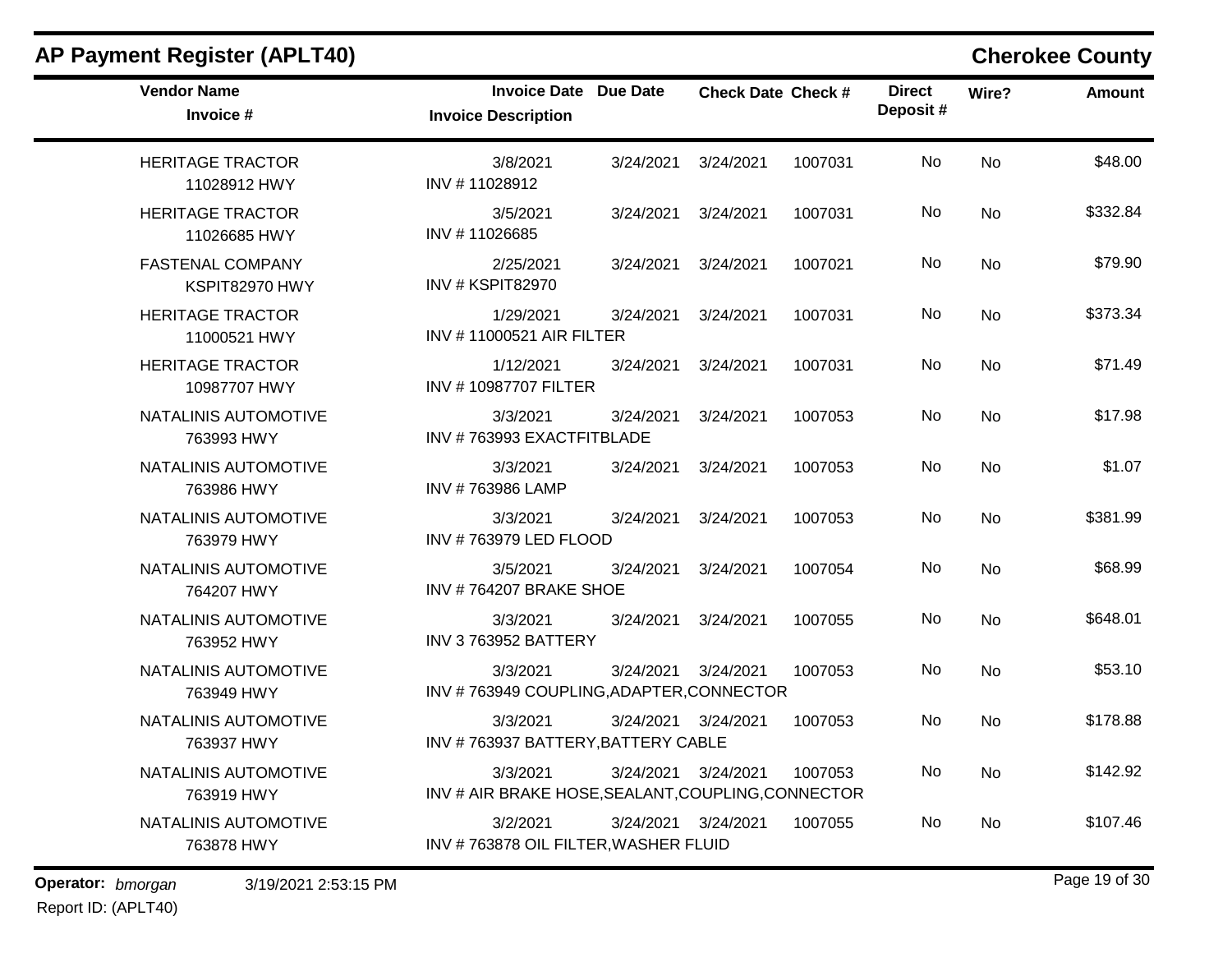### **Vendor Name Invoice Date Due Date Check Date Invoice # Check Date Check # Invoice Description Direct Wire? Amount Deposit #** NATALINIS AUTOMOTIVE 763863 HWY 3/2/2021 3/24/2021 3/24/2021 1007055 No \$3.08 INV # 763863 CAP No NATALINIS AUTOMOTIVE 763850 HWY 3/2/2021 3/24/2021 3/24/2021 1007055 No \$4.18 INV # 763850 AIR BRAKE HOSE No NATALINIS AUTOMOTIVE 763738 HWY 3/1/2021 3/24/2021 3/24/2021 1007055 No \$17.27 INV # 763738 AIR FILTER No NATALINIS AUTOMOTIVE 763719 HWY 3/1/2021 3/24/2021 3/24/2021 1007055 No \$14.97 INV # 763719 BATTERY No CODY ZOOK 1 HWY 3/3/2021 3/24/2021 3/24/2021 1007007 No \$20.00 TRUCK INSPECTION No BILL'S MOWER # 3 HWY 3/4/2021 3/24/2021 3/24/2021 1006991 No \$149.99 INV # 3 BLOWER No *Account: 11000053080 - MAINTENANCE/BLDGS & GROUNDS* CLEAN THE UNIFORM CO JOPLIN 20199826 HWY 3/1/2021 3/24/2021 3/24/2021 1007006 No \$55.29 INV # 20199826 No CLEAN THE UNIFORM CO JOPLIN 20201379 HWY 3/8/2021 3/24/2021 3/24/2021 1007006 No \$112.12 INV# 20201379 MATS,PAPERTOWEL,AIR FRESH No *Account: 11000053089 - OTHER CONTRACTUAL* OCCUPATIONAL HEALTH SERVICES 11770 HWY 3/1/2021 3/24/2021 3/24/2021 1007060 No \$373.00 INV # 11770 NEW HIRE, RANDOMS No OCCUPATIONAL HEALTH SERVICES 11772 HWY 3/1/2021 3/24/2021 3/24/2021 1007060 No \$25.00 INV # 11772 NEW HIRE No CINTAS FIRST AID & SAFETY 8405018253 HWY 2/19/2021 3/24/2021 3/24/2021 1007003 No \$34.02 INV # 8405018253 No COUNTRY GARDENS 6822 HWY 2/25/2021 3/24/2021 3/24/2021 1007011 No \$109.00 ACCT # 6822 No

**AP Payment Register (APLT40) Cherokee County**

### **Operator:** bmorgan 3/19/2021 2:53:15 PM Report ID: (APLT40)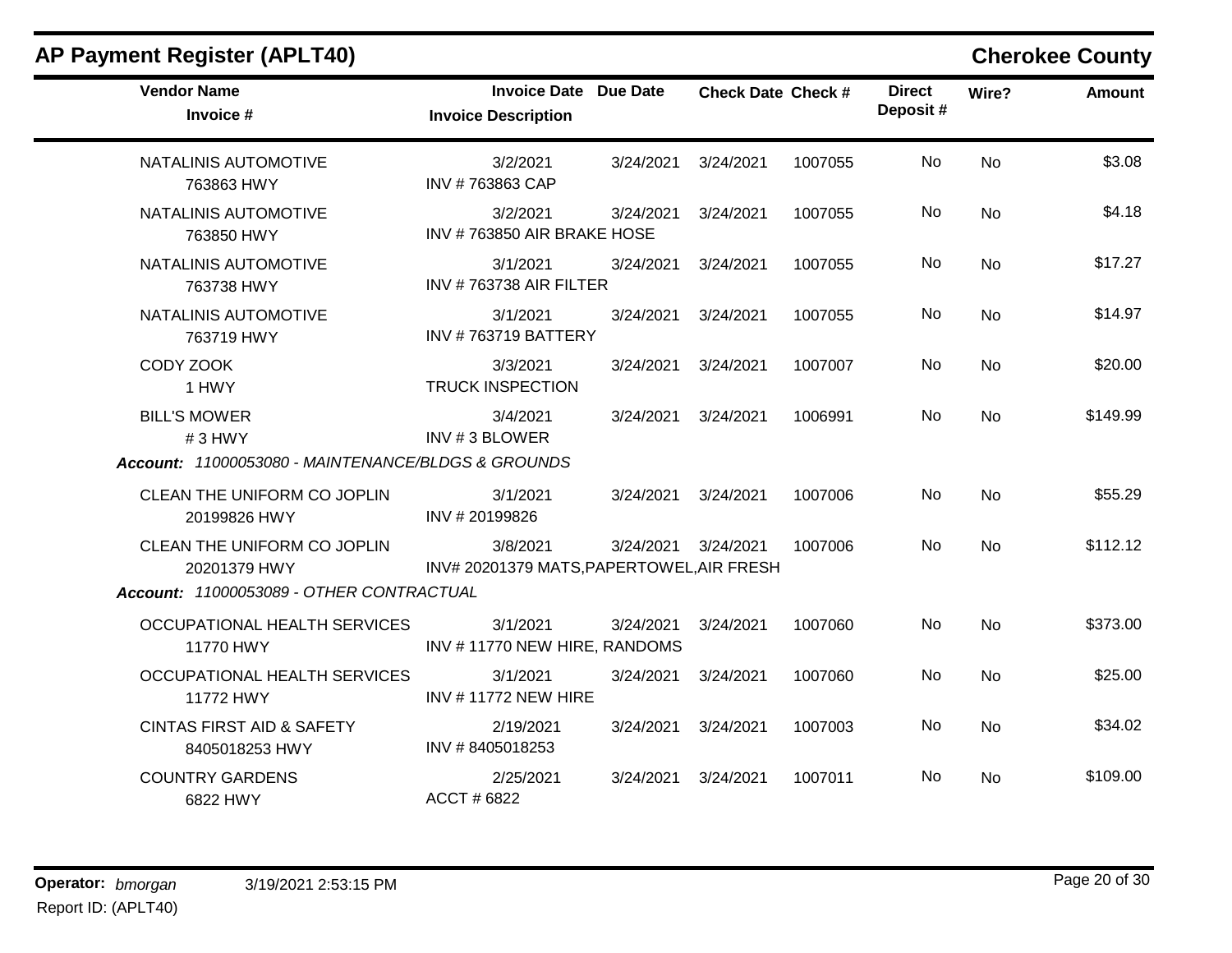|                                          |                                      |                                                 | <b>AP Payment Register (APLT40)</b>             |                                    |                              |                           |         |                           |            | <b>Cherokee County</b> |
|------------------------------------------|--------------------------------------|-------------------------------------------------|-------------------------------------------------|------------------------------------|------------------------------|---------------------------|---------|---------------------------|------------|------------------------|
|                                          | <b>Vendor Name</b>                   | Invoice #                                       |                                                 | <b>Invoice Description</b>         | <b>Invoice Date Due Date</b> | <b>Check Date Check #</b> |         | <b>Direct</b><br>Deposit# | Wire?      | <b>Amount</b>          |
|                                          |                                      | 3196 HWY 3                                      | MERCY MAUDE NORTON HOSPITAL COLUM               | 3/2/2021<br>Acct #3196             | 3/24/2021                    | 3/24/2021                 | 1007046 | No                        | <b>No</b>  | \$353.00               |
|                                          |                                      | <b>Subtotal for Department: 000:</b>            |                                                 |                                    |                              |                           |         |                           |            |                        |
|                                          |                                      | <b>Subtotal for Fund: 110:</b>                  |                                                 |                                    |                              |                           |         |                           |            | \$41,287.86            |
|                                          |                                      |                                                 |                                                 |                                    |                              |                           |         |                           |            | \$41,287.86            |
| Fund:                                    | 130                                  |                                                 | <b>NOXIOUS WEED</b>                             |                                    |                              |                           |         |                           |            |                        |
| Dept:                                    | 000                                  |                                                 | <b>NON-DEPARTMENTAL</b>                         |                                    |                              |                           |         |                           |            |                        |
|                                          | <b>Account:</b>                      |                                                 | 13000053141 - CHEMICALS                         |                                    |                              |                           |         |                           |            |                        |
|                                          | NUTRIEN AG SOLUTIONS<br>44413696     |                                                 | 3/16/2021<br>INV 44413696                       | 3/24/2021                          | 3/24/2021                    | 1007059                   | No.     | No                        | \$3,920.40 |                        |
|                                          |                                      | <b>Subtotal for Department: 000:</b>            |                                                 |                                    |                              |                           |         |                           |            |                        |
| Fund:                                    | 140                                  | <b>Subtotal for Fund: 130:</b><br><b>HEALTH</b> |                                                 |                                    |                              |                           |         |                           |            | \$3,920.40             |
| Dept:                                    | 000                                  |                                                 | <b>NON-DEPARTMENTAL</b>                         |                                    |                              |                           |         |                           |            |                        |
|                                          |                                      |                                                 | Account: 14000053021 - PRINTING/OFFICE SUPPLIES |                                    |                              |                           |         |                           |            |                        |
|                                          |                                      | <b>QUILL CORPORATION</b><br>14969122            |                                                 | 3/15/2021<br>INV 14969122          | 3/24/2021                    | 3/24/2021                 | 1007066 | No                        | <b>No</b>  | \$29.00                |
|                                          | MCCARTY'S                            | P90365-00                                       |                                                 | 3/15/2021<br>INV P9036500          | 3/24/2021                    | 3/24/2021                 | 1007045 | No                        | No         | \$147.96               |
|                                          | <b>QUILL CORPORATION</b><br>14964197 |                                                 | 3/15/2021<br>INV 14964197                       | 3/24/2021                          | 3/24/2021                    | 1007066                   | No      | No                        | \$76.44    |                        |
|                                          | <b>CHASE CARD SERVICES</b><br>324    |                                                 |                                                 | 3/15/2021<br>ACCT 4246311970005747 | 3/24/2021                    | 3/24/2021                 | 1006999 | No                        | No         | \$1,083.53             |
|                                          |                                      |                                                 |                                                 |                                    |                              |                           |         |                           |            | Page 21 of 30          |
| Operator: bmorgan<br>Report ID: (APLT40) |                                      |                                                 | 3/19/2021 2:53:15 PM                            |                                    |                              |                           |         |                           |            |                        |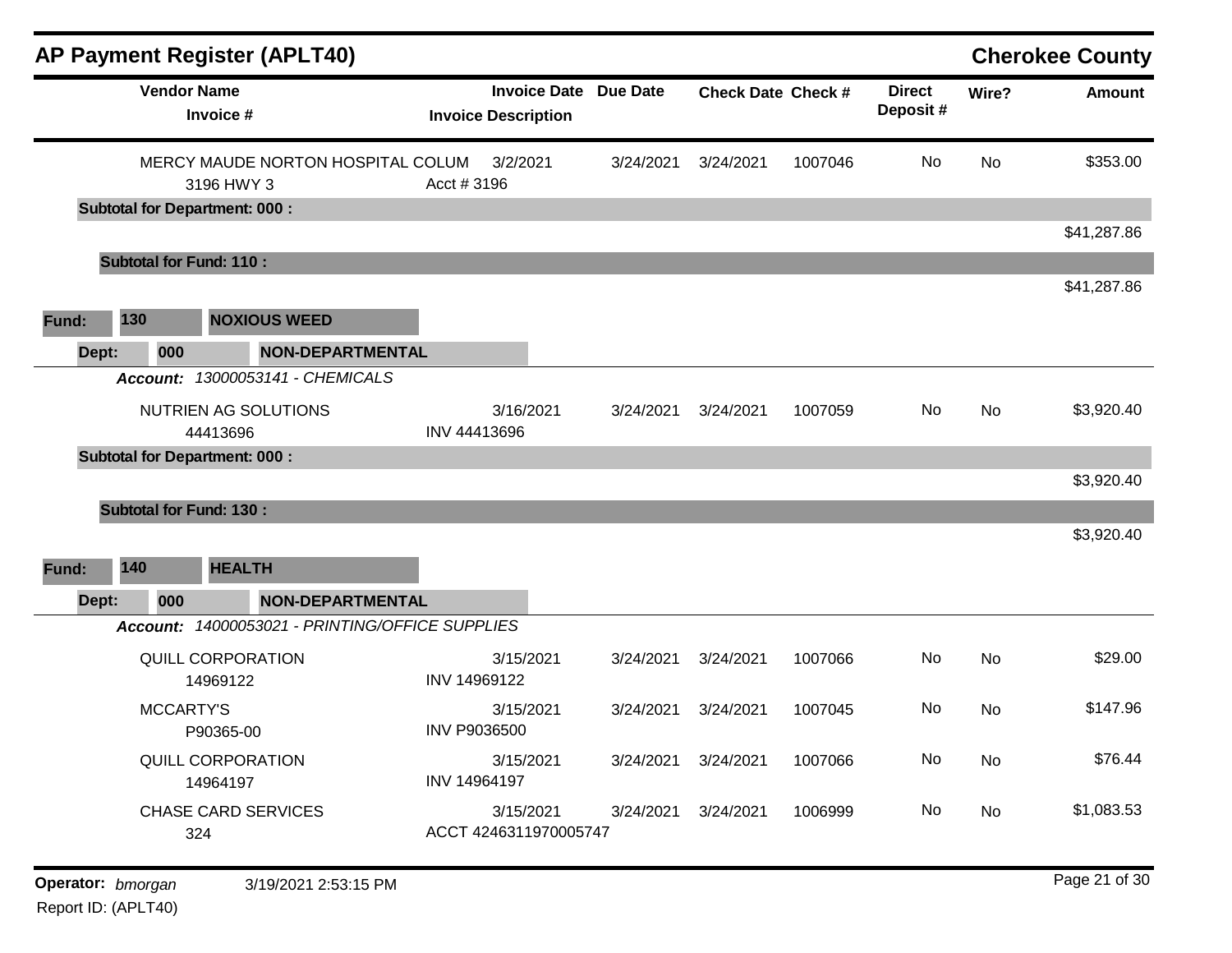| <b>Vendor Name</b><br>Invoice #                   |                    | <b>Invoice Date Due Date</b><br><b>Invoice Description</b> |           | <b>Check Date Check #</b> |         | <b>Direct</b><br>Deposit# | Wire?     | <b>Amount</b> |
|---------------------------------------------------|--------------------|------------------------------------------------------------|-----------|---------------------------|---------|---------------------------|-----------|---------------|
| Account: 14000053043 - HEALTH DEPT MED SUPPLIES   |                    |                                                            |           |                           |         |                           |           |               |
| <b>CHASE CARD SERVICES</b><br>324                 |                    | 3/15/2021<br>ACCT 4246311970005747                         | 3/24/2021 | 3/24/2021                 | 1006999 | No                        | <b>No</b> | \$60.19       |
| Account: 14000053072 - GAS, ELECTRIC, WATER/PHONE |                    |                                                            |           |                           |         |                           |           |               |
| <b>KANSAS GAS SERVICE</b><br>324 HE               |                    | 3/10/2021<br>ACCT 510080477 1188672 27                     | 3/24/2021 | 3/24/2021                 | 1007037 | No.                       | <b>No</b> | \$130.00      |
| <b>VERIZON WIRELESS</b><br>9875391927             |                    | 3/15/2021<br>INV 9875391927                                | 3/24/2021 | 3/24/2021                 | 1007082 | No.                       | <b>No</b> | \$125.88      |
| <b>CHASE CARD SERVICES</b><br>324                 |                    | 3/15/2021<br>ACCT 4246311970005747                         | 3/24/2021 | 3/24/2021                 | 1006999 | No.                       | <b>No</b> | \$165.02      |
| Account: 14000053076 - PROFESSIONAL SERVICES      |                    |                                                            |           |                           |         |                           |           |               |
| MARMIC FIRE & SAFETY CO<br>8882532                | INV 8882532        | 3/15/2021                                                  | 3/24/2021 | 3/24/2021                 | 1007043 | No.                       | <b>No</b> | \$58.85       |
| <b>QUALITY PEST CONTROL INC</b><br>324 HE         |                    | 3/10/2021<br><b>MONTHLY SPRAY</b>                          | 3/24/2021 | 3/24/2021                 | 1007065 | No                        | <b>No</b> | \$50.00       |
| CRAW-KAN TELEPHONE COOPERATIVE INC<br>324 HE      | ACCT 129793        | 3/10/2021                                                  | 3/24/2021 | 3/24/2021                 | 1007013 | No.                       | <b>No</b> | \$22.49       |
| <b>CDL ELECTRIC</b><br>W42210                     | <b>INV W42210</b>  | 3/10/2021                                                  | 3/24/2021 | 3/24/2021                 | 1006995 | No.                       | <b>No</b> | \$105.00      |
| <b>CDL ELECTRIC</b><br>W42201                     | <b>INV W422201</b> | 3/10/2021                                                  | 3/24/2021 | 3/24/2021                 | 1006995 | No.                       | <b>No</b> | \$377.98      |
| Account: 14000053089 - OTHER CONTRACTUAL          |                    |                                                            |           |                           |         |                           |           |               |
| <b>CHASE CARD SERVICES</b><br>324                 |                    | 3/15/2021<br>ACCT 4246311970005747                         | 3/24/2021 | 3/24/2021                 | 1006999 | No.                       | <b>No</b> | \$39.00       |
| Account: 14000053098 - OTHER CAPITAL OUTLAY       |                    |                                                            |           |                           |         |                           |           |               |
| COMMUNITY HEALTH CENTER OF SEK INC<br>324         |                    | 3/15/2021<br>2ND & 3RD QTRS, ELC CARE RESOURCE PROGRAM     | 3/24/2021 | 3/24/2021                 | 1007008 | No.                       | <b>No</b> | \$20,000.00   |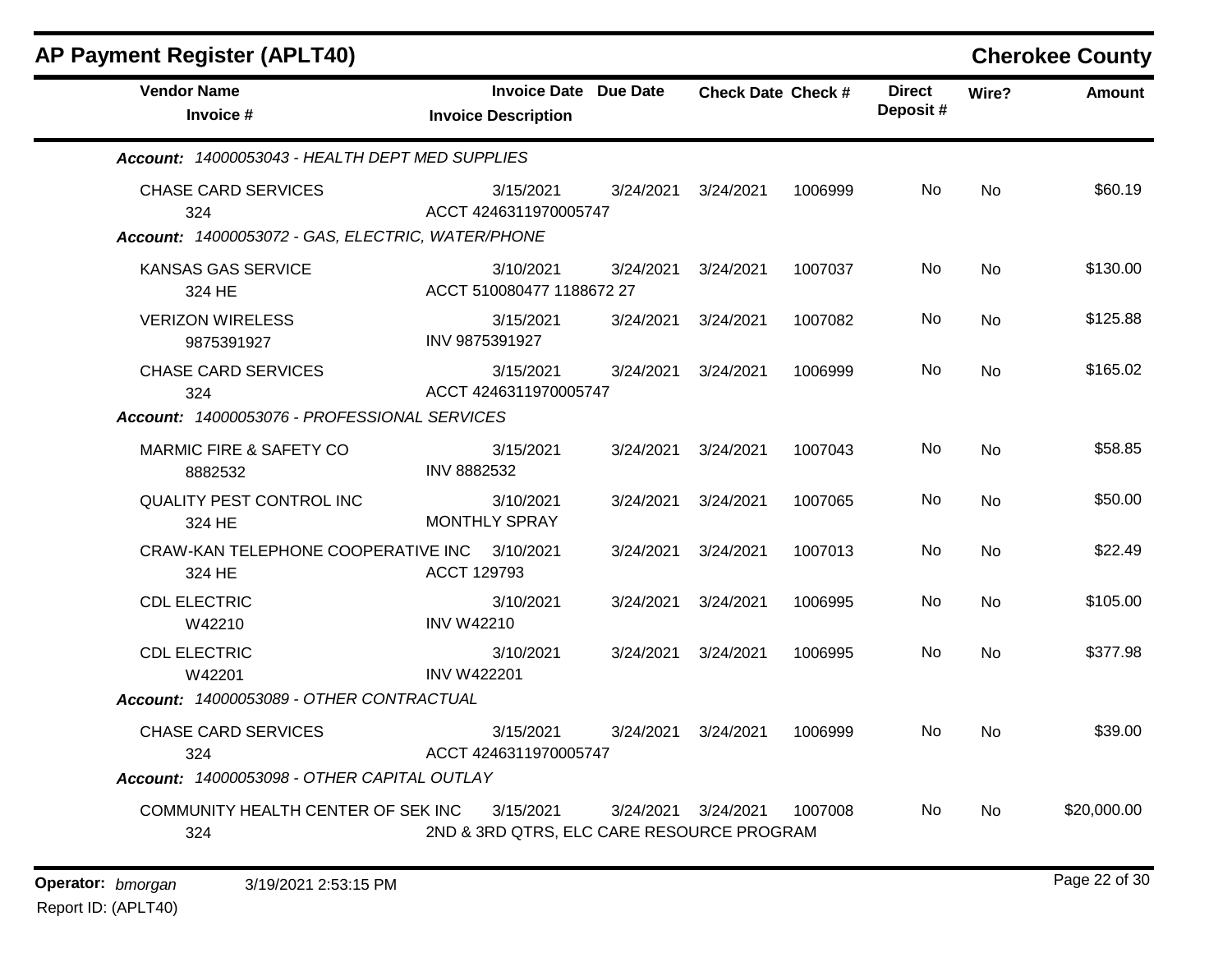|       |                                               |                    | <b>AP Payment Register (APLT40)</b>             |                                       |                                                            |           |                           |         |                            |           | <b>Cherokee County</b> |
|-------|-----------------------------------------------|--------------------|-------------------------------------------------|---------------------------------------|------------------------------------------------------------|-----------|---------------------------|---------|----------------------------|-----------|------------------------|
|       |                                               | <b>Vendor Name</b> | Invoice #                                       |                                       | <b>Invoice Date Due Date</b><br><b>Invoice Description</b> |           | <b>Check Date Check #</b> |         | <b>Direct</b><br>Deposit # | Wire?     | <b>Amount</b>          |
|       |                                               |                    | Account: 14000053182 - CONTRACTS                |                                       |                                                            |           |                           |         |                            |           |                        |
|       |                                               |                    | <b>CHCSEK COLUMBUS</b><br>5115                  | <b>INV 5115</b>                       | 3/10/2021                                                  | 3/24/2021 | 3/24/2021                 | 1007000 | <b>No</b>                  | <b>No</b> | \$100.00               |
|       |                                               |                    | <b>Subtotal for Department: 000:</b>            |                                       |                                                            |           |                           |         |                            |           |                        |
|       |                                               |                    |                                                 |                                       |                                                            |           |                           |         |                            |           | \$22,571.34            |
|       |                                               |                    | <b>Subtotal for Fund: 140:</b>                  |                                       |                                                            |           |                           |         |                            |           |                        |
|       |                                               |                    |                                                 |                                       |                                                            |           |                           |         |                            |           | \$22,571.34            |
| Fund: | 160                                           |                    | <b>DIRECT ELECTION</b>                          |                                       |                                                            |           |                           |         |                            |           |                        |
| Dept: |                                               | 000                | <b>NON-DEPARTMENTAL</b>                         |                                       |                                                            |           |                           |         |                            |           |                        |
|       |                                               |                    | Account: 16000053021 - PRINTING/OFFICE SUPPLIES |                                       |                                                            |           |                           |         |                            |           |                        |
|       |                                               |                    | POSTMASTER GENERAL<br>324 EL                    |                                       | 3/5/2021<br>MAIL IN BALLOTS/SENT BACK TO CLERK OFFICE      | 3/24/2021 | 3/24/2021                 | 1007063 | No.                        | <b>No</b> | \$110.72               |
|       |                                               |                    | <b>Subtotal for Department: 000:</b>            |                                       |                                                            |           |                           |         |                            |           |                        |
|       |                                               |                    |                                                 |                                       |                                                            |           |                           |         |                            |           | \$110.72               |
|       |                                               |                    | <b>Subtotal for Fund: 160:</b>                  |                                       |                                                            |           |                           |         |                            |           |                        |
| Fund: | 224                                           |                    | <b>CHEROKEE COUNTY 911</b>                      |                                       |                                                            |           |                           |         |                            |           | \$110.72               |
|       |                                               |                    |                                                 |                                       |                                                            |           |                           |         |                            |           |                        |
| Dept: |                                               | 000                | <b>NON-DEPARTMENTAL</b>                         |                                       |                                                            |           |                           |         |                            |           |                        |
|       |                                               |                    | Account: 22400053300 - MISC PAID OUT            |                                       |                                                            |           |                           |         |                            |           |                        |
|       |                                               | AT&T<br>324        |                                                 |                                       | 3/10/2021<br>ACCT 316 140 0100 497 8                       | 3/24/2021 | 3/24/2021                 | 1006986 | No                         | <b>No</b> | \$318.56               |
|       | <b>AT&amp;T MOBILITY</b><br>324               |                    |                                                 | 3/5/2021<br>INV 287297386061X02192021 | 3/24/2021                                                  | 3/24/2021 | 1006988                   | No      | <b>No</b>                  | \$91.32   |                        |
|       | CRAW-KAN TELEPHONE COOPERATIVE INC<br>324 224 |                    |                                                 | 3/5/2021<br>INV 118SZ10901.057        | 3/24/2021                                                  | 3/24/2021 | 1007013                   | No      | <b>No</b>                  | \$98.00   |                        |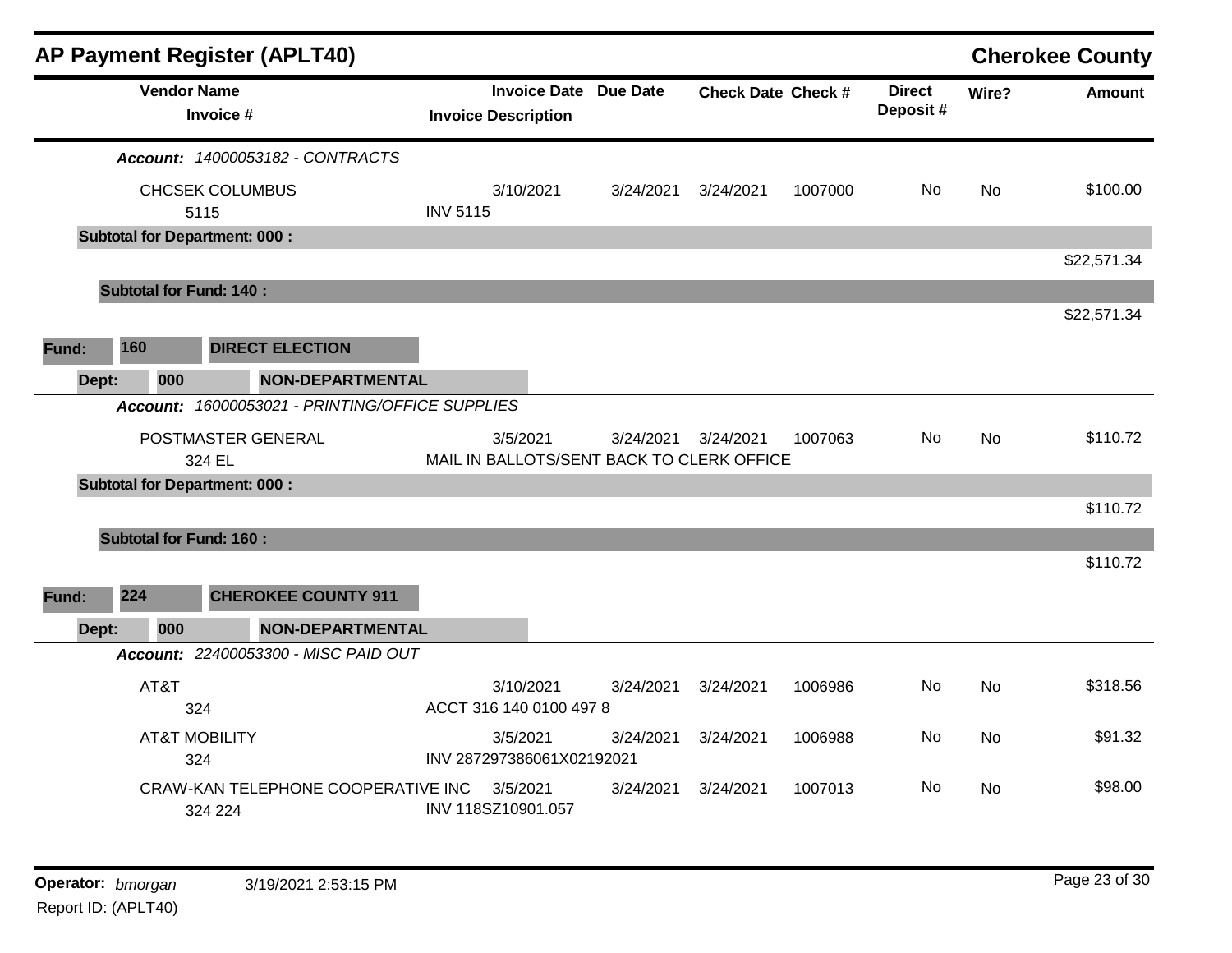|       |                               | <b>AP Payment Register (APLT40)</b>             |                                                            |           |                           |         |                            |           | <b>Cherokee County</b> |
|-------|-------------------------------|-------------------------------------------------|------------------------------------------------------------|-----------|---------------------------|---------|----------------------------|-----------|------------------------|
|       |                               | <b>Vendor Name</b><br>Invoice #                 | <b>Invoice Date Due Date</b><br><b>Invoice Description</b> |           | <b>Check Date Check #</b> |         | <b>Direct</b><br>Deposit # | Wire?     | <b>Amount</b>          |
|       |                               | <b>Subtotal for Department: 000:</b>            |                                                            |           |                           |         |                            |           |                        |
|       |                               |                                                 |                                                            |           |                           |         |                            |           | \$507.88               |
|       |                               | <b>Subtotal for Fund: 224:</b>                  |                                                            |           |                           |         |                            |           | \$507.88               |
| Fund: | 230                           | <b>APPRAISER COSTS</b>                          |                                                            |           |                           |         |                            |           |                        |
|       | 000<br>Dept:                  | <b>NON-DEPARTMENTAL</b>                         |                                                            |           |                           |         |                            |           |                        |
|       |                               | Account: 23000053021 - PRINTING/OFFICE SUPPLIES |                                                            |           |                           |         |                            |           |                        |
|       |                               | <b>ARVEST BANK</b><br>324 APP1                  | 3/11/2021<br>ACCT 4485-6300-0115-3261                      | 3/24/2021 | 3/24/2021                 | 1006983 | No                         | <b>No</b> | \$63.01                |
|       | <b>ARVEST BANK</b><br>324 APP |                                                 | 3/11/2021<br>ACCT 4485-6300-0114-1878                      | 3/24/2021 | 3/24/2021                 | 1006983 | No                         | <b>No</b> | \$45.59                |
|       |                               | <b>SUMNERONE</b><br>2791592                     | 3/8/2021<br><b>INV 2791592</b>                             | 3/24/2021 | 3/24/2021                 | 1007074 | No                         | <b>No</b> | \$264.96               |
|       |                               | Account: 23000053075 - DUES/SUBSCRIPTIONS       |                                                            |           |                           |         |                            |           |                        |
|       |                               | FILE SAFE INC<br>31614                          | 3/5/2021<br><b>INV 31614</b>                               | 3/24/2021 | 3/24/2021                 | 1007022 | No                         | <b>No</b> | \$187.92               |
|       |                               | Account: 23000053076 - PROFESSIONAL SERVICES    |                                                            |           |                           |         |                            |           |                        |
|       |                               | <b>RODNEY SANDERS</b><br>20210202               | 3/11/2021<br>INV 2021-02-02                                | 3/24/2021 | 3/24/2021                 | 1007067 | No                         | <b>No</b> | \$478.75               |
|       |                               | Account: 23000053093 - OFFICE FURNITURE/EQUIP   |                                                            |           |                           |         |                            |           |                        |
|       |                               | <b>ARVEST BANK</b><br>324 APP1                  | 3/11/2021<br>ACCT 4485-6300-0115-3261                      | 3/24/2021 | 3/24/2021                 | 1006983 | No                         | <b>No</b> | \$97.45                |
|       |                               | <b>Subtotal for Department: 000:</b>            |                                                            |           |                           |         |                            |           | \$1,137.68             |
|       |                               | <b>Subtotal for Fund: 230:</b>                  |                                                            |           |                           |         |                            |           |                        |
|       |                               |                                                 |                                                            |           |                           |         |                            |           | \$1,137.68             |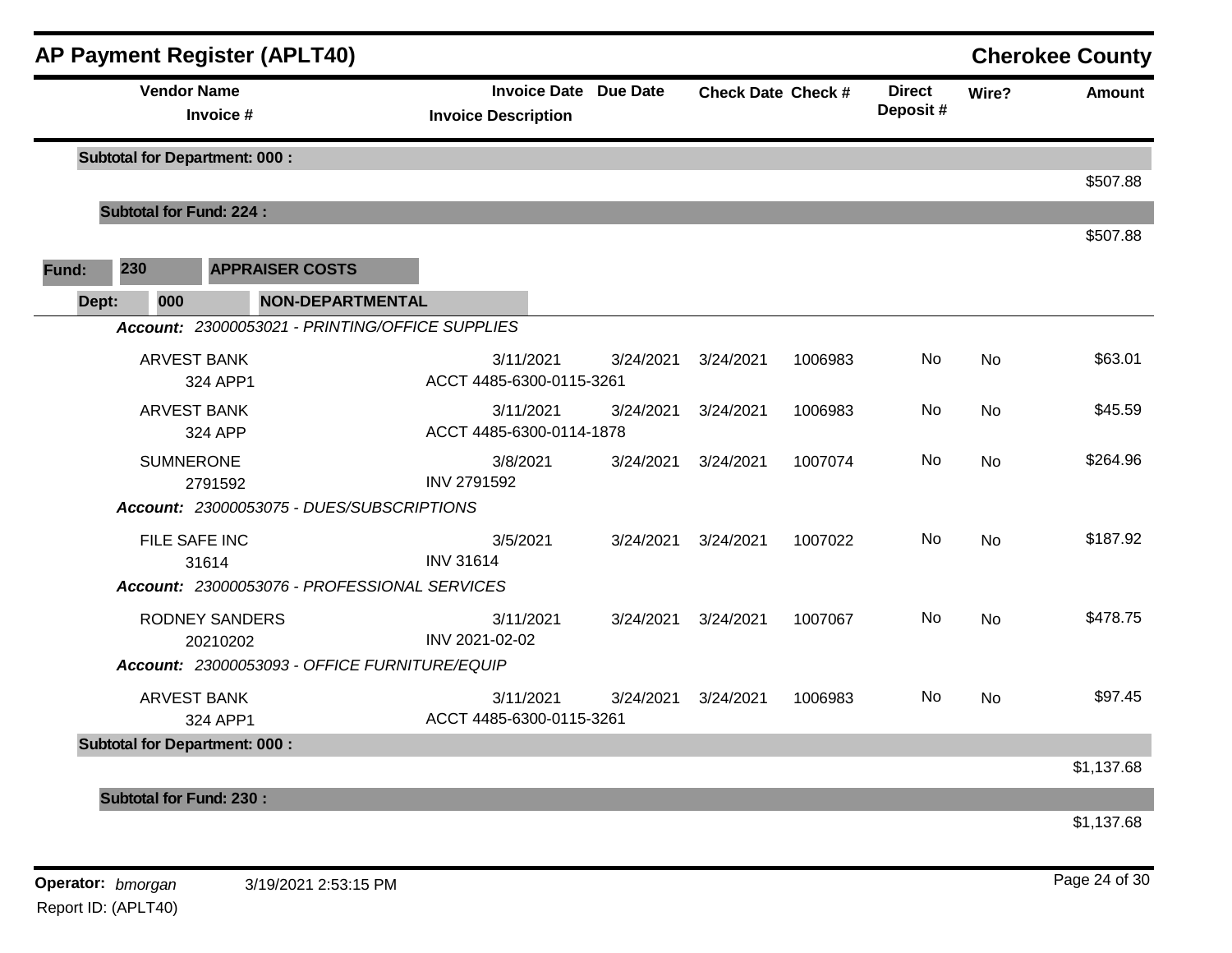|                                                                      |                                           |           | <b>AP Payment Register (APLT40)</b>        |                                                               |           |                           |           |                           |           |               | <b>Cherokee County</b> |
|----------------------------------------------------------------------|-------------------------------------------|-----------|--------------------------------------------|---------------------------------------------------------------|-----------|---------------------------|-----------|---------------------------|-----------|---------------|------------------------|
|                                                                      | <b>Vendor Name</b>                        | Invoice # |                                            | <b>Invoice Date</b><br>Due Date<br><b>Invoice Description</b> |           | <b>Check Date Check #</b> |           | <b>Direct</b><br>Deposit# | Wire?     | <b>Amount</b> |                        |
| Fund:                                                                | 260                                       |           | <b>EMPLOYEE BENEFITS</b>                   |                                                               |           |                           |           |                           |           |               |                        |
| Dept:                                                                | 000                                       |           | <b>NON-DEPARTMENTAL</b>                    |                                                               |           |                           |           |                           |           |               |                        |
|                                                                      |                                           |           | Account: 26000053005 - EMPLOYEE BENEFITS   |                                                               |           |                           |           |                           |           |               |                        |
| MARQUEE HEALTH LLC<br>6990<br>Account: 26000053215 - MERITAIN HEALTH |                                           |           | 3/5/2021<br><b>INV 6990</b>                |                                                               | 3/24/2021 | 3/24/2021                 | 1007044   | No                        | <b>No</b> | \$118.00      |                        |
|                                                                      | <b>MERITAIN HEALTH</b><br>324             |           |                                            | 3/15/2021<br>GROUP 02438, CHEROKEE CO, APRIL                  |           | 3/24/2021                 | 3/24/2021 | 1007047                   | No        | <b>No</b>     | \$11,523.51            |
|                                                                      | <b>Subtotal for Department: 000:</b>      |           |                                            |                                                               |           |                           |           |                           |           |               | \$11,641.51            |
| Fund:                                                                | <b>Subtotal for Fund: 260:</b><br>265     |           | <b>PAYROLL WITHOLDING FU</b>               |                                                               |           |                           |           |                           |           |               | \$11,641.51            |
| Dept:                                                                | 000                                       |           | <b>NON-DEPARTMENTAL</b>                    |                                                               |           |                           |           |                           |           |               |                        |
|                                                                      |                                           |           | Account: 26500021600 - INSURANCE LIABILITY |                                                               |           |                           |           |                           |           |               |                        |
|                                                                      | <b>MERITAIN HEALTH</b>                    |           | PR-310202110149                            | 3/10/2021<br>Automatic Invoice From Payroll                   |           | 3/10/2021                 | 3/24/2021 | 1007047                   | No        | <b>No</b>     | \$144.55               |
|                                                                      | <b>MERITAIN HEALTH</b><br>PR-310202110149 |           |                                            | Automatic Invoice From Payroll                                | 3/10/2021 | 3/10/2021                 | 3/24/2021 | 1007047                   | No        | <b>No</b>     | \$3,340.96             |
|                                                                      | <b>MERITAIN HEALTH</b><br>PR-310202110149 |           |                                            | 3/10/2021<br>Automatic Invoice From Payroll                   |           | 3/10/2021                 | 3/24/2021 | 1007047                   | No        | <b>No</b>     | \$1,167.84             |
|                                                                      | <b>MERITAIN HEALTH</b><br>PR-310202110149 |           |                                            | Automatic Invoice From Payroll                                | 3/10/2021 | 3/10/2021                 | 3/24/2021 | 1007047                   | No        | <b>No</b>     | \$1,871.76             |
|                                                                      | <b>MERITAIN HEALTH</b>                    |           | PR-310202110149                            | Automatic Invoice From Payroll                                | 3/10/2021 | 3/10/2021                 | 3/24/2021 | 1007047                   | No        | <b>No</b>     | \$2,099.11             |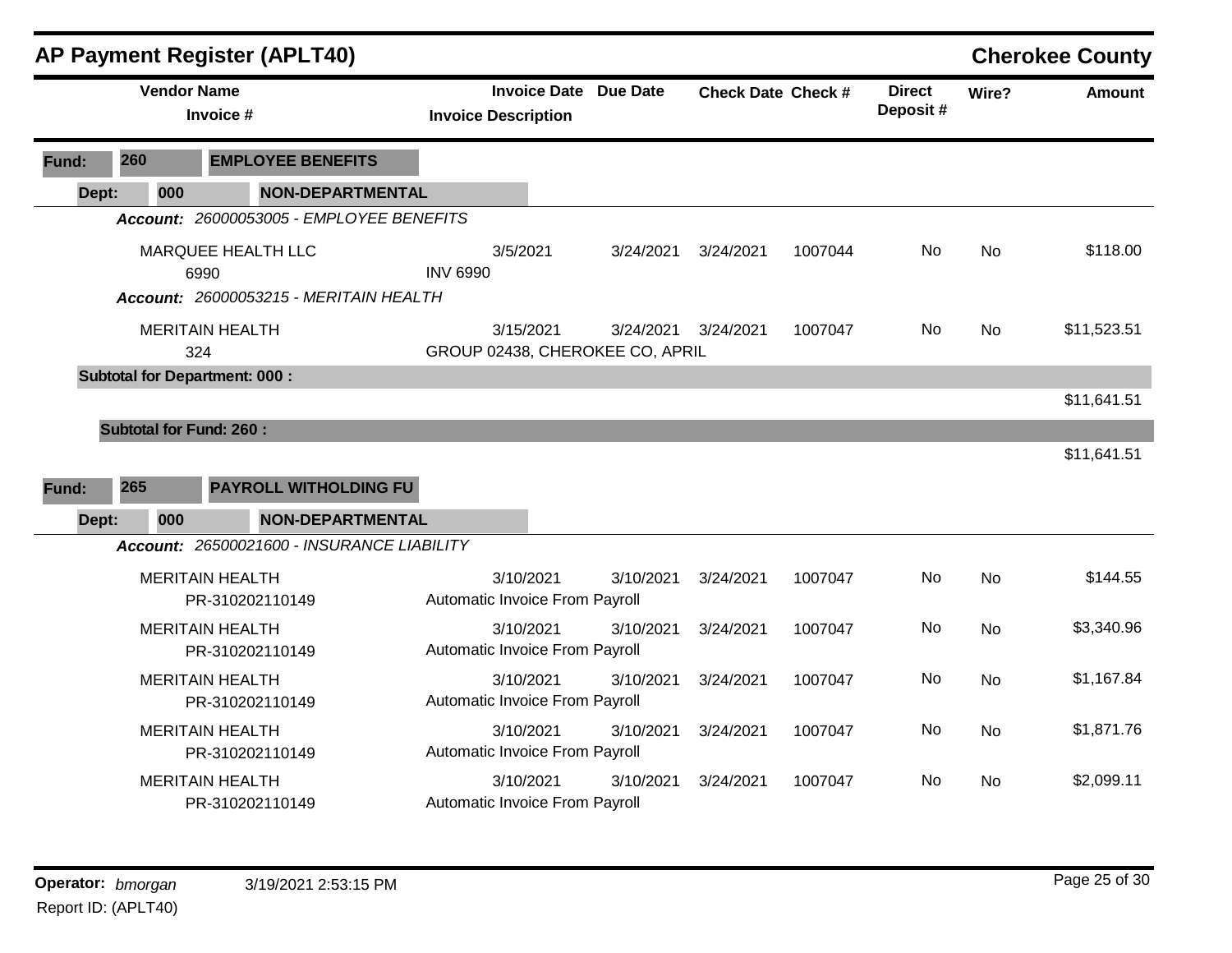| <b>Vendor Name</b><br>Invoice #             | <b>Invoice Date Due Date</b><br><b>Invoice Description</b> | <b>Check Date Check #</b> |         | <b>Direct</b><br>Deposit# | Wire?     | <b>Amount</b> |
|---------------------------------------------|------------------------------------------------------------|---------------------------|---------|---------------------------|-----------|---------------|
| <b>MERITAIN HEALTH</b><br>PR-310202110149   | 3/10/2021<br>3/10/2021<br>Automatic Invoice From Payroll   | 3/24/2021                 | 1007047 | No                        | <b>No</b> | \$151.13      |
| <b>MERITAIN HEALTH</b><br>PR-310202110149   | 3/10/2021<br>3/10/2021<br>Automatic Invoice From Payroll   | 3/24/2021                 | 1007047 | No                        | <b>No</b> | \$24.28       |
| <b>MERITAIN HEALTH</b><br>PR-310202110149   | 3/10/2021<br>3/10/2021<br>Automatic Invoice From Payroll   | 3/24/2021                 | 1007047 | No                        | No        | \$16.80       |
| <b>MERITAIN HEALTH</b><br>PR-310202110149   | 3/10/2021<br>3/10/2021<br>Automatic Invoice From Payroll   | 3/24/2021                 | 1007047 | No                        | <b>No</b> | \$28.78       |
| <b>MERITAIN HEALTH</b><br>PR-310202110149   | 3/10/2021<br>3/10/2021<br>Automatic Invoice From Payroll   | 3/24/2021                 | 1007047 | No                        | <b>No</b> | \$47.12       |
| <b>MERITAIN HEALTH</b><br>PR-310202110149   | 3/10/2021<br>3/10/2021<br>Automatic Invoice From Payroll   | 3/24/2021                 | 1007047 | No                        | <b>No</b> | \$58.36       |
| <b>Subtotal for Department: 000:</b>        |                                                            |                           |         |                           |           |               |
|                                             |                                                            |                           |         |                           |           | \$8,950.69    |
| <b>Subtotal for Fund: 265:</b>              |                                                            |                           |         |                           |           |               |
|                                             |                                                            |                           |         |                           |           | \$8,950.69    |
| 300<br><b>SERVICE FOR ELDERLY</b><br>Fund:  |                                                            |                           |         |                           |           |               |
| 000<br><b>NON-DEPARTMENTAL</b><br>Dept:     |                                                            |                           |         |                           |           |               |
| Account: 30000053072 - GAS, ELECTRIC, WATER |                                                            |                           |         |                           |           |               |
| <b>KANSAS GAS SERVICE</b><br>324            | 3/5/2021<br>3/24/2021<br>ACCT 512076592 1191351 09         | 3/24/2021                 | 1007037 | <b>No</b>                 | <b>No</b> | \$256.58      |
| Account: 30000053074 - TELEPHONE BILLS      |                                                            |                           |         |                           |           |               |
| <b>CENTURYLINK</b><br>324 ELD               | 3/8/2021<br>3/24/2021<br>ACCT 313571296                    | 3/24/2021                 | 1006997 | No                        | <b>No</b> | \$84.62       |
| <b>CENTURYLINK</b><br>324 EL                | 3/5/2021<br>3/24/2021<br>ACCT 320497874                    | 3/24/2021                 | 1006996 | No                        | <b>No</b> | \$8.25        |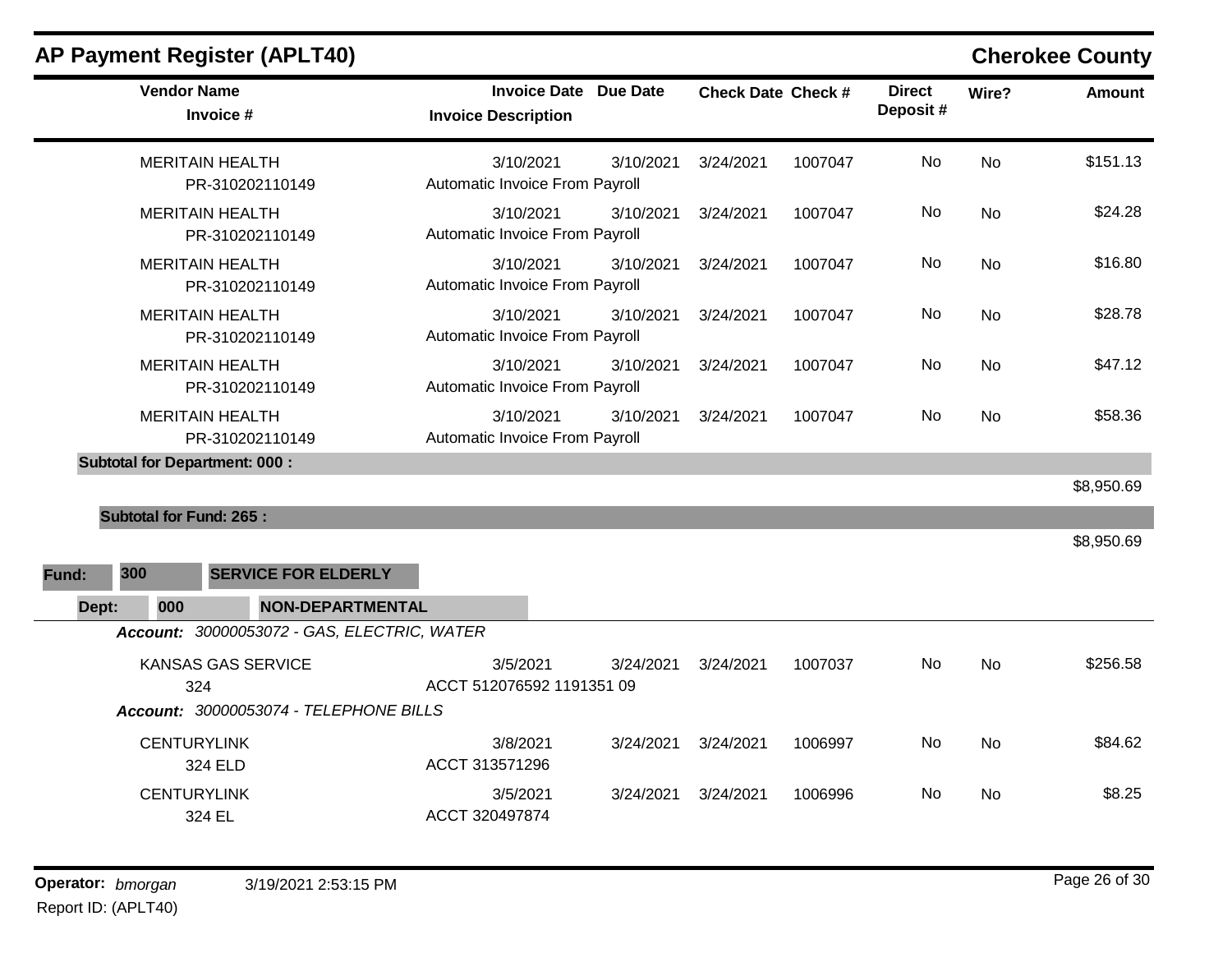|       |                                | <b>AP Payment Register (APLT40)</b>                                    |                                                            |           |                           |         |                           |           | <b>Cherokee County</b> |
|-------|--------------------------------|------------------------------------------------------------------------|------------------------------------------------------------|-----------|---------------------------|---------|---------------------------|-----------|------------------------|
|       | <b>Vendor Name</b>             | Invoice #                                                              | <b>Invoice Date Due Date</b><br><b>Invoice Description</b> |           | <b>Check Date Check #</b> |         | <b>Direct</b><br>Deposit# | Wire?     | <b>Amount</b>          |
|       | <b>CENTURYLINK</b><br>324      |                                                                        | 3/8/2021<br><b>INV 185427</b>                              | 3/24/2021 | 3/24/2021                 | 1006997 | No                        | <b>No</b> | \$93.78                |
|       | <b>CENTURYLINK</b><br>324      |                                                                        | 3/5/2021<br>ACCT 320494722                                 | 3/24/2021 | 3/24/2021                 | 1006996 | No                        | <b>No</b> | \$8.25                 |
|       |                                | <b>Subtotal for Department: 000:</b>                                   |                                                            |           |                           |         |                           |           |                        |
|       |                                |                                                                        |                                                            |           |                           |         |                           |           | \$451.48               |
|       | <b>Subtotal for Fund: 300:</b> |                                                                        |                                                            |           |                           |         |                           |           | \$451.48               |
|       | 330                            | <b>SEWER DISTRICT#1 OPER</b>                                           |                                                            |           |                           |         |                           |           |                        |
| Fund: |                                |                                                                        |                                                            |           |                           |         |                           |           |                        |
| Dept: | 000                            | <b>NON-DEPARTMENTAL</b><br>Account: 33000053072 - GAS, ELECTRIC, WATER |                                                            |           |                           |         |                           |           |                        |
|       |                                | <b>LIBERTY UTILITIES</b>                                               | 3/1/2021                                                   | 3/24/2021 | 3/24/2021                 | 1007041 | No                        | <b>No</b> | \$204.45               |
|       |                                | 866807-56-3 SEWER 04                                                   | ACCT #866807-56-3                                          |           |                           |         |                           |           |                        |
|       |                                | <b>LIBERTY UTILITIES</b><br>369339-68-4 SEWER 04                       | 2/26/2021<br>ACCT #369339-68-4                             | 3/24/2021 | 3/24/2021                 | 1007041 | No                        | <b>No</b> | \$101.05               |
|       |                                | Account: 33000053089 - OTHER CONTRACTUAL                               |                                                            |           |                           |         |                           |           |                        |
|       |                                | <b>ENVIRONMENTAL PROCESS</b><br>IK2103-03 SEWER                        | 3/5/2021<br>INV # IK2103-03 PUMP                           | 3/24/2021 | 3/24/2021                 | 1007016 | No                        | <b>No</b> | \$5,106.74             |
|       |                                | <b>Subtotal for Department: 000:</b>                                   |                                                            |           |                           |         |                           |           |                        |
|       |                                |                                                                        |                                                            |           |                           |         |                           |           | \$5,412.24             |
|       | <b>Subtotal for Fund: 330:</b> |                                                                        |                                                            |           |                           |         |                           |           |                        |
|       |                                |                                                                        |                                                            |           |                           |         |                           |           | \$5,412.24             |
| Fund: | 440                            | <b>SPECIAL ALCOHOL PROG</b>                                            |                                                            |           |                           |         |                           |           |                        |
| Dept: | 000                            | <b>NON-DEPARTMENTAL</b>                                                |                                                            |           |                           |         |                           |           |                        |
|       |                                | Account: 44000053300 - MISC PAID OUT                                   |                                                            |           |                           |         |                           |           |                        |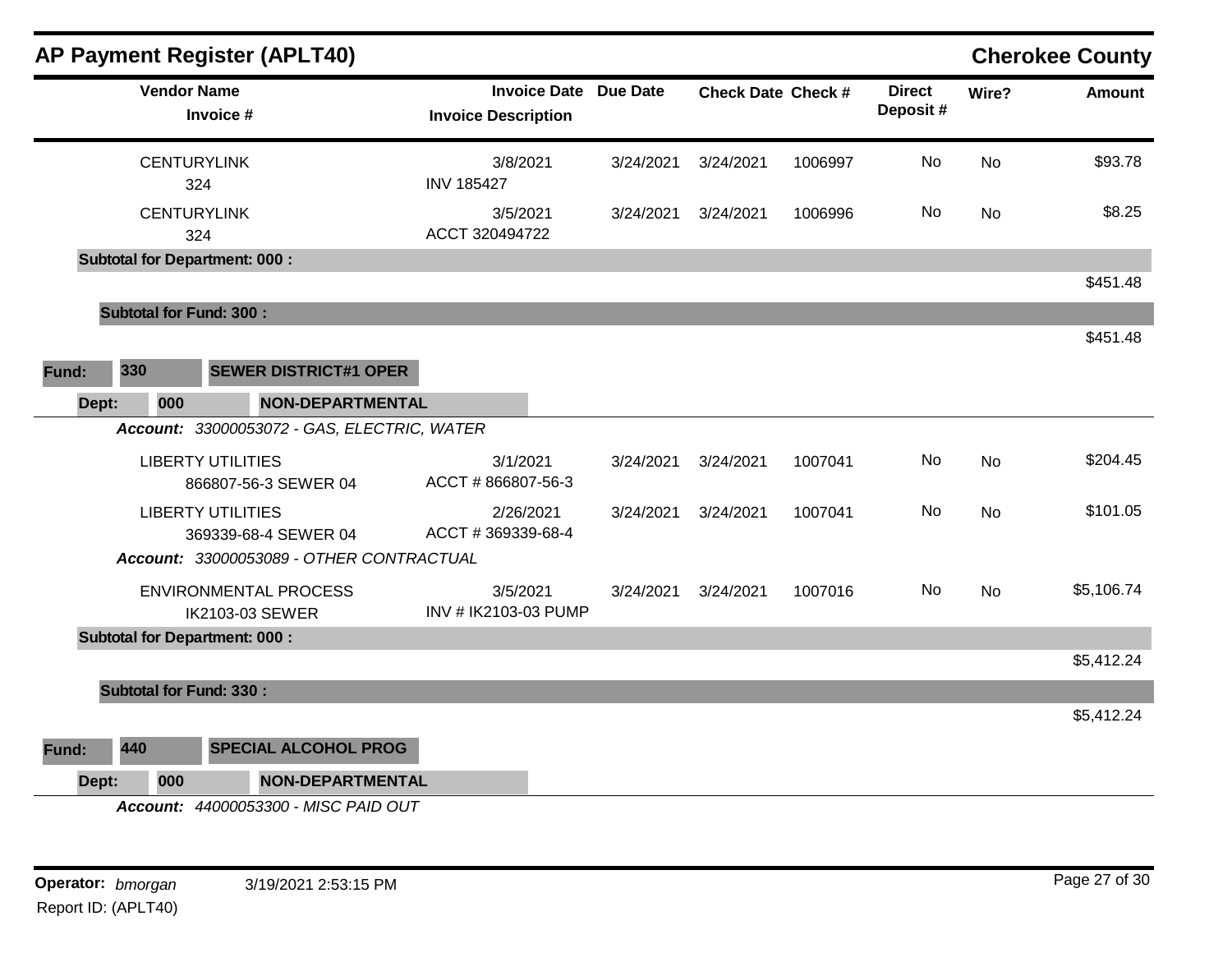|                                          |     |     |                                      | <b>AP Payment Register (APLT40)</b>  |                                    |                              |           |                                   |                            |           | <b>Cherokee County</b> |
|------------------------------------------|-----|-----|--------------------------------------|--------------------------------------|------------------------------------|------------------------------|-----------|-----------------------------------|----------------------------|-----------|------------------------|
|                                          |     |     | <b>Vendor Name</b><br>Invoice #      |                                      | <b>Invoice Description</b>         | <b>Invoice Date Due Date</b> |           | <b>Check Date Check #</b>         | <b>Direct</b><br>Deposit#  | Wire?     | <b>Amount</b>          |
|                                          |     |     | 324                                  | SPRING RIVER WELLNESS CENTER         | 3/15/2021<br>ALCOHOL DISTRIBUTION  | 3/24/2021                    | 3/24/2021 | 1007072                           | No                         | <b>No</b> | \$2,792.07             |
|                                          |     |     | <b>Subtotal for Department: 000:</b> |                                      |                                    |                              |           |                                   |                            |           |                        |
|                                          |     |     | <b>Subtotal for Fund: 440:</b>       |                                      |                                    |                              |           |                                   |                            |           | \$2,792.07             |
|                                          |     |     |                                      |                                      |                                    |                              |           |                                   |                            |           | \$2,792.07             |
| Fund:                                    | 460 |     | <b>VIN</b>                           |                                      |                                    |                              |           |                                   |                            |           |                        |
| Dept:                                    |     | 000 |                                      | <b>NON-DEPARTMENTAL</b>              |                                    |                              |           |                                   |                            |           |                        |
|                                          |     |     |                                      | Account: 46000053300 - MISC PAID OUT |                                    |                              |           |                                   |                            |           |                        |
|                                          |     |     | <b>ARVEST BANK</b><br>324 SH5        |                                      | 3/15/2021<br>ACCT 4485638000228604 | 3/24/2021                    | 3/24/2021 | 1006983                           | No                         | <b>No</b> | \$600.00               |
|                                          |     |     | <b>Subtotal for Department: 000:</b> |                                      |                                    |                              |           |                                   |                            |           |                        |
| Fund:                                    | 490 |     | <b>Subtotal for Fund: 460:</b>       | <b>SPECIAL LAW ENFORCEM</b>          |                                    |                              |           |                                   |                            |           | \$600.00<br>\$600.00   |
| Dept:                                    |     | 000 |                                      | <b>NON-DEPARTMENTAL</b>              |                                    |                              |           |                                   |                            |           |                        |
|                                          |     |     |                                      | Account: 49000053300 - MISC PAID OUT |                                    |                              |           |                                   |                            |           |                        |
|                                          |     |     | <b>ARVEST BANK</b><br>324 SH5        |                                      | 3/15/2021<br>ACCT 4485638000228604 | 3/24/2021                    | 3/24/2021 | 1006983                           | No                         | No        | \$35.97                |
|                                          |     |     | <b>Subtotal for Department: 000:</b> |                                      |                                    |                              |           |                                   |                            |           |                        |
|                                          |     |     |                                      |                                      |                                    |                              |           |                                   |                            |           | \$35.97                |
|                                          |     |     | <b>Subtotal for Fund: 490:</b>       |                                      |                                    |                              |           |                                   |                            |           | \$35.97                |
|                                          |     |     |                                      |                                      |                                    |                              |           | Total for Bank 1 Account 1120298: |                            |           | \$162,656.64           |
|                                          |     |     |                                      |                                      |                                    |                              |           |                                   | ***** Total Invoices Daid. |           | \$1626664              |
| Operator: bmorgan<br>Report ID: (APLT40) |     |     |                                      | 3/19/2021 2:53:15 PM                 |                                    |                              |           |                                   |                            |           | Page 28 of 30          |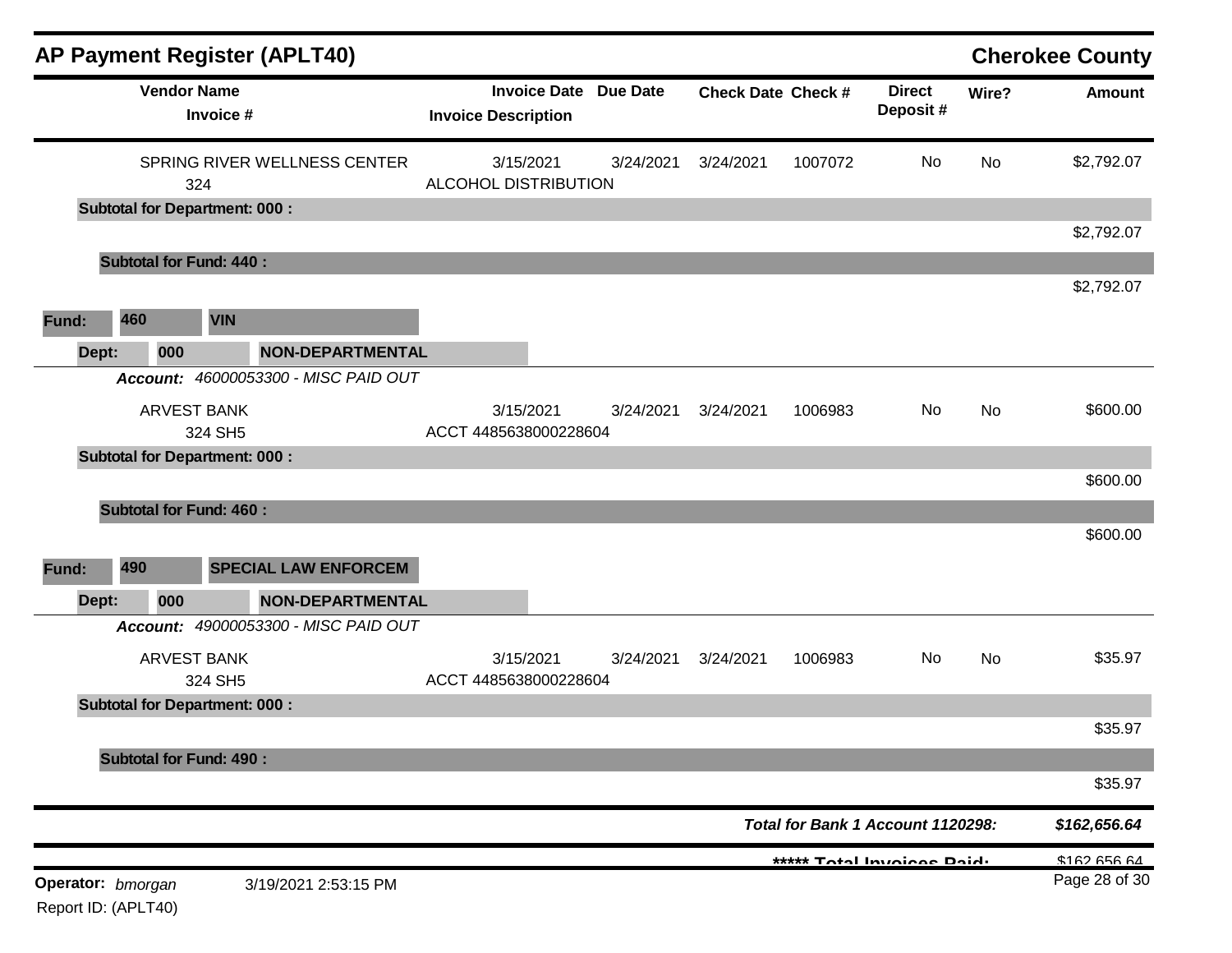| <b>AP Payment Register (APLT40)</b> |                                                     |                           |                             |       | <b>Cherokee County</b>  |
|-------------------------------------|-----------------------------------------------------|---------------------------|-----------------------------|-------|-------------------------|
| <b>Vendor Name</b><br>Invoice #     | Invoice Date Due Date<br><b>Invoice Description</b> | <b>Check Date Check #</b> | <b>Direct</b><br>Deposit#   | Wire? | Amount                  |
|                                     |                                                     |                           | <b>TOTAL INVOICES FAIU.</b> |       | $V = V - V - V - V - V$ |